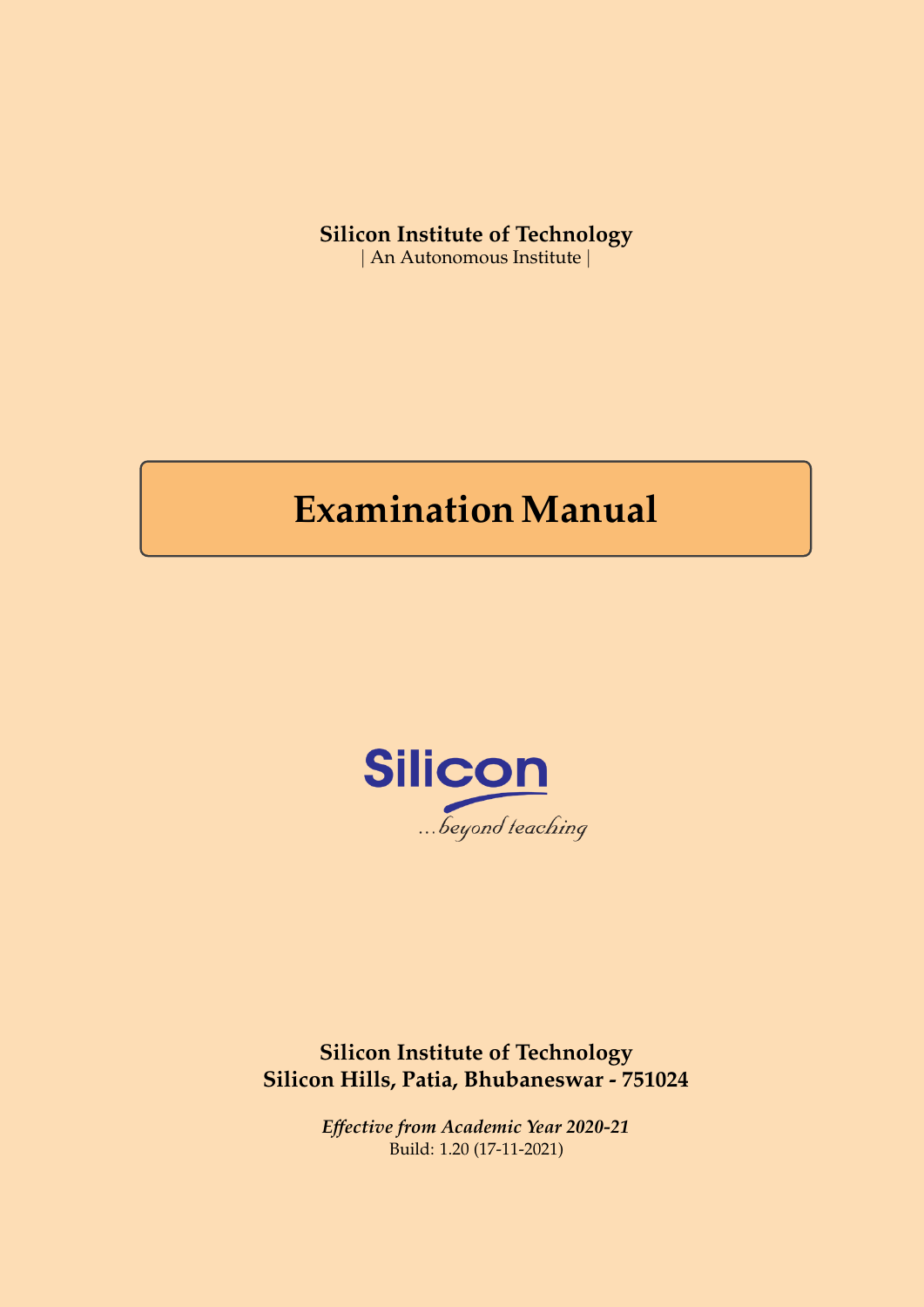# **Approval History**

| ACM#   | Date       | <b>Resolutions/Revisions</b>                                                                                             |  |
|--------|------------|--------------------------------------------------------------------------------------------------------------------------|--|
| $AC-1$ | 14/08/2018 | The proposed examination manual is provisionally approved by<br>the Academic Council.                                    |  |
| $AC-2$ | 11/05/2019 | The examination manual is approved by the Academic Council.                                                              |  |
| $AC-4$ | 18/08/2020 | The amendments to the examination manual is approved by the<br>Academic Council.                                         |  |
| $AC-6$ | 09/10/2021 | The new sub-section 12.1 and amendments to section 13 to the<br>examination manual are approved by the Academic Council. |  |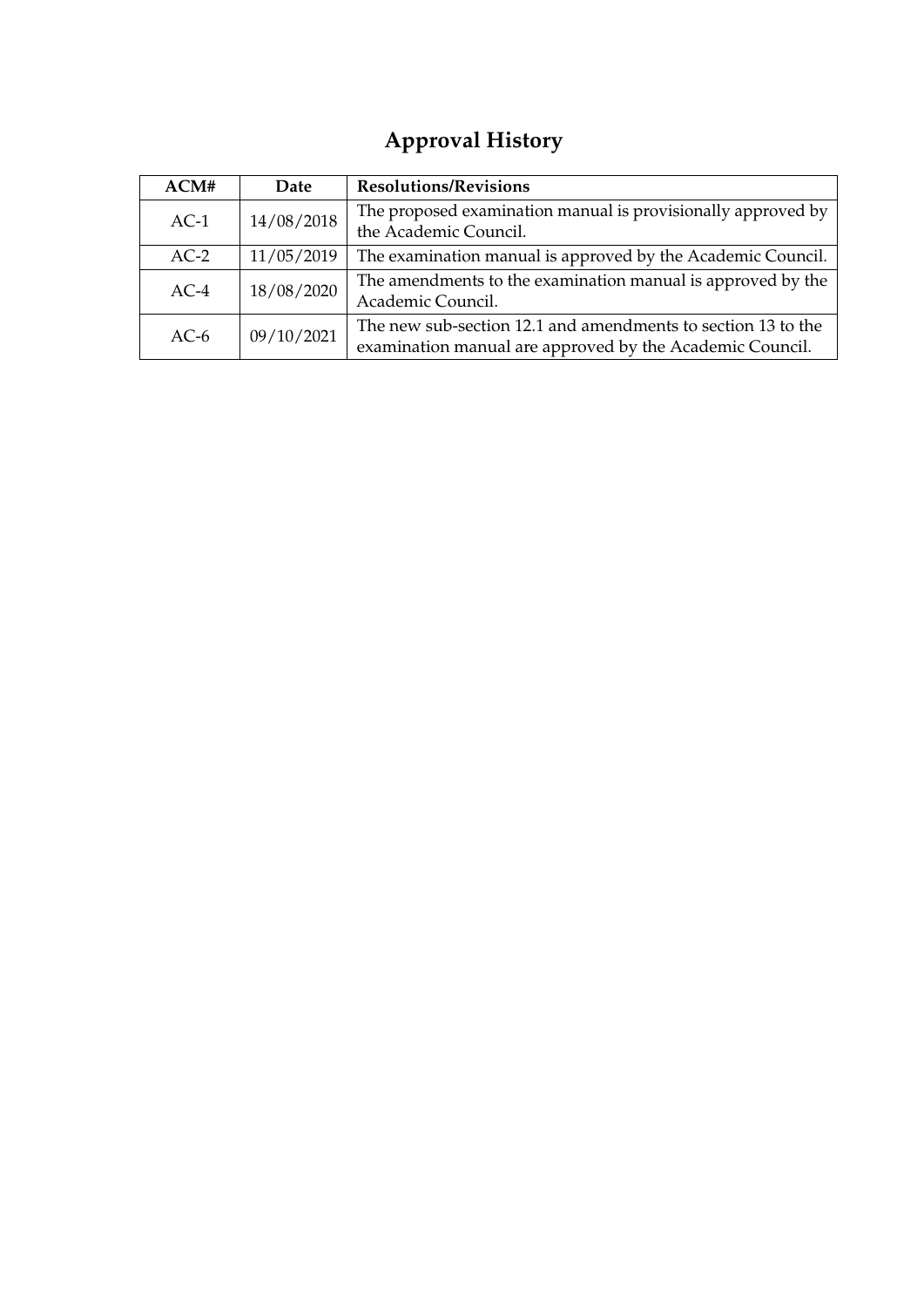# **Contents**

|                | 1 Definitions of Keywords                    | $\overline{2}$ |
|----------------|----------------------------------------------|----------------|
| $\overline{2}$ | <b>Structure of the Examination Cell</b>     | 3              |
| 3              | Objective                                    | 4              |
| 4              | <b>Activities</b>                            | 4              |
| 5              | Infrastructure                               | 4              |
| 6              | <b>Academic Calendar</b>                     | 5              |
| 7              | <b>Roles and Responsibilities of CoE</b>     | 5              |
| 8              | <b>Subject Registration</b>                  | 6              |
|                | 9 Registration Rules                         | 7              |
|                | 10 Assessment of Performance                 | 8              |
|                | 11 Grading & Grade Points                    | 10             |
|                | <b>12 Promotion Policy</b>                   | 11<br>12       |
|                | 13 Branch Change                             | 13             |
|                | <b>14 Question Paper Setting</b>             | 14             |
|                | 15 Eligibility for Appearing in Examinations | 15             |
|                | 16 Supplementary Examination                 | 16             |
|                | 17 Conduction of Examinations                | 17             |
|                | 18 Invigilation                              | 18             |
|                | 19 Instructions for Appearing Examinations   | 19<br>19<br>20 |
|                | 20 Evaluation of Answer Scripts              | 22             |
|                | 21 Declaration of Results                    | 22             |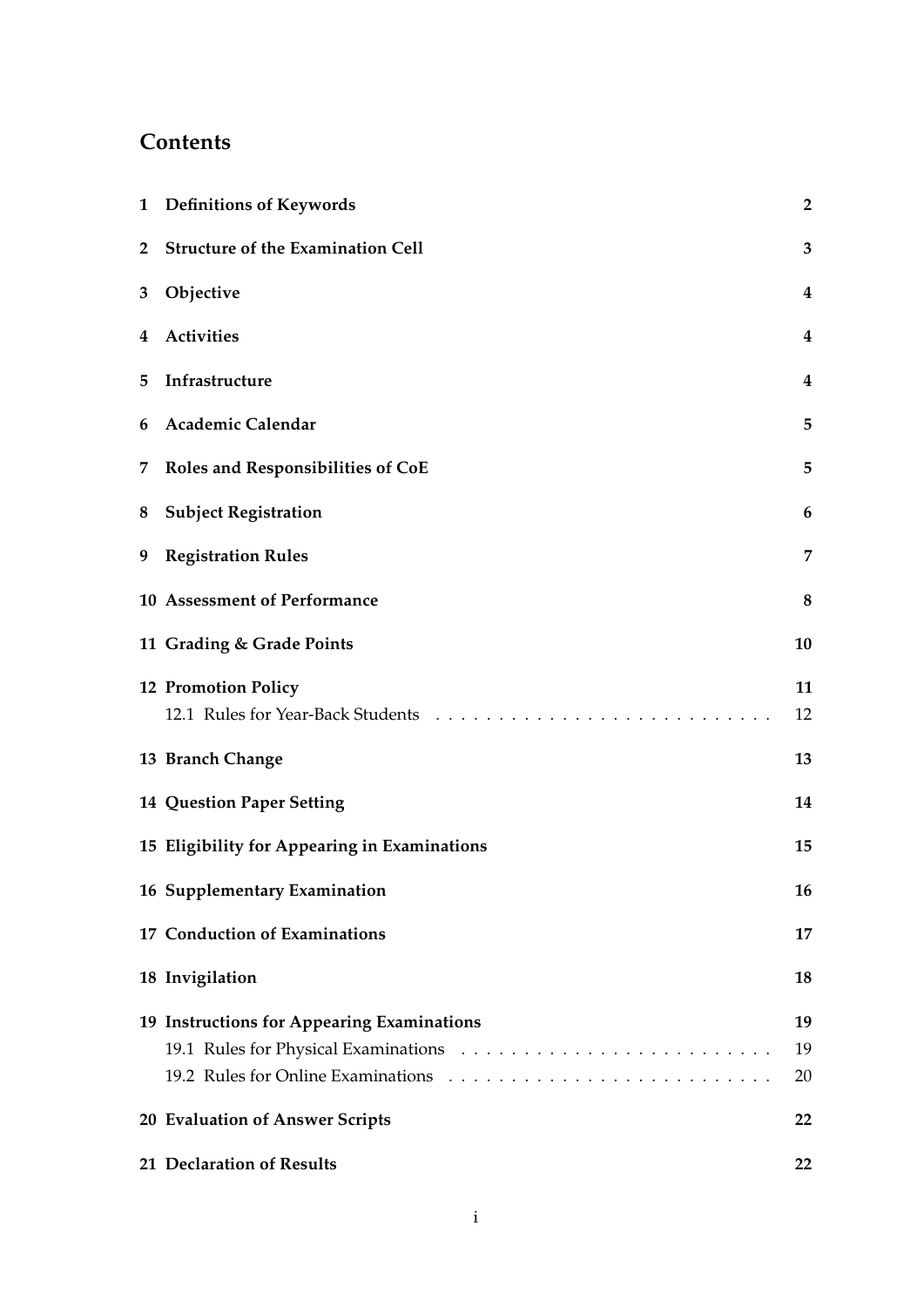| 22 Post Processing of Results            | 23 |
|------------------------------------------|----|
| 23 Procedure pertaining to Re-evaluation | 23 |
| 24 Revision of Regulations & Processes   | 24 |
| 25 Interpretation                        | 24 |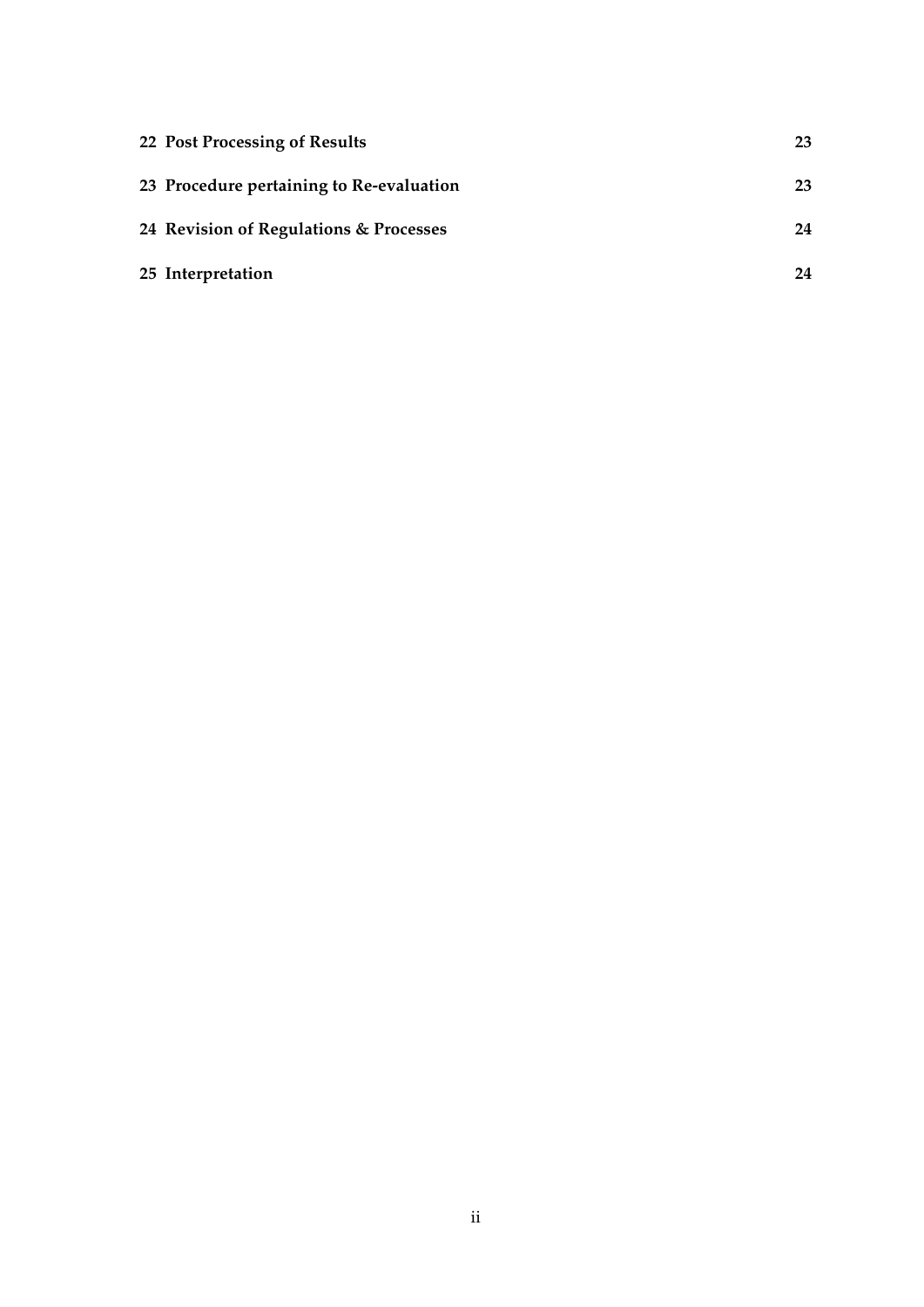# PRELIMINARY

#### **Title and Commencement**

This document may be called the Silicon Examination Manual. The rules contained in this manual must be read and interpreted in conjunction with the Silicon Academic Regulations and shall be effective from 1st July 2020.

#### **Repeal and Savings**

All rules, orders and instructions, hitherto in force pertaining to the subject matter of any of the provisions of these rules are hereby repealed.

Provided that, save as otherwise specified in these Rules, any order made, instruction issued, things done or actions taken under the rules, orders, and instruction so repealed shall be deemed made under these rules and shall continue to have forced and effected.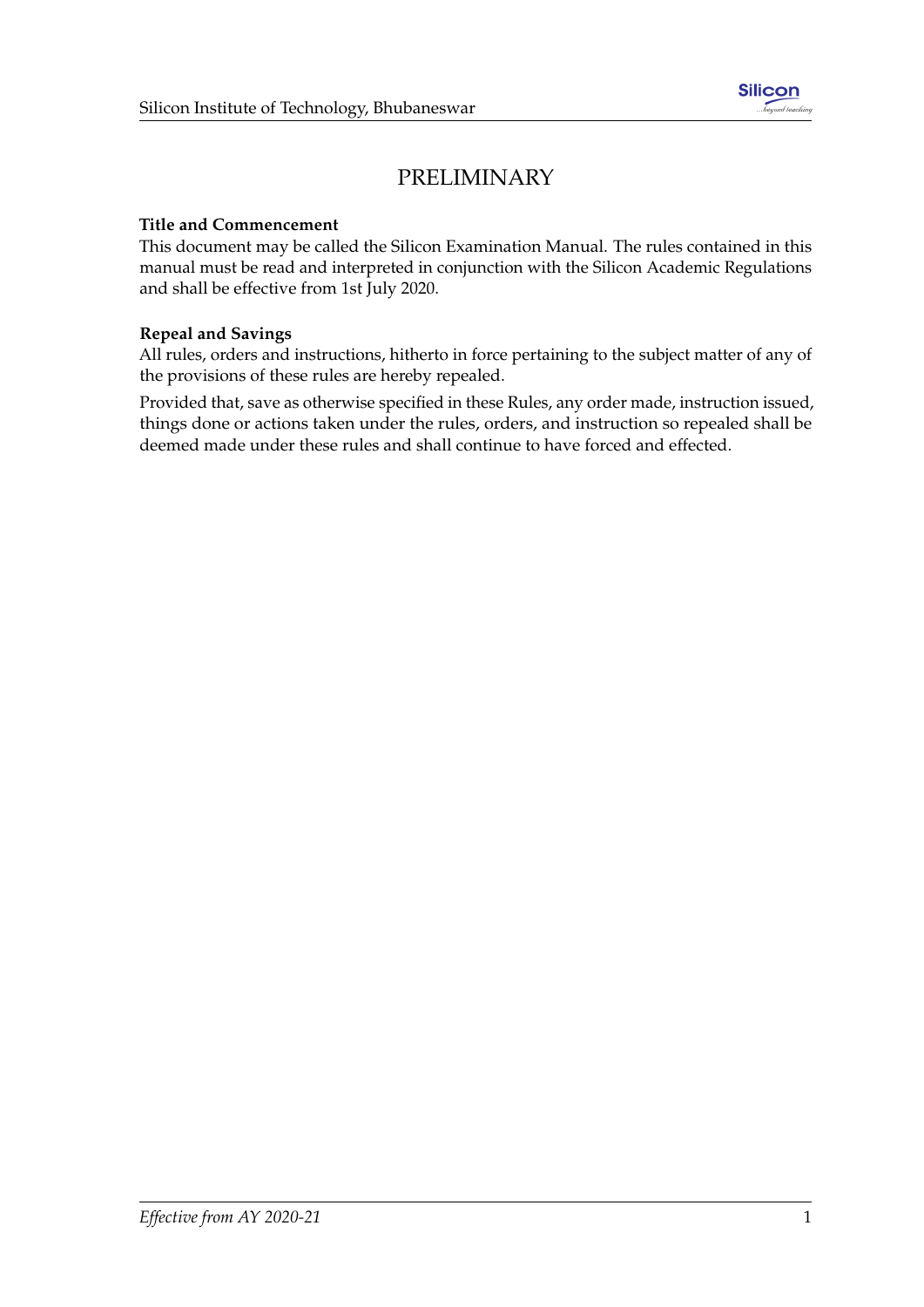# **Introduction**

The prime objective of an institute imparting technical education mostly for undergraduate programs is to make the students industry ready. Some of them may also go for higher study and carry out research and development activity. The genuine progress of the institute relies upon the future execution of these students in their work field. However students are to be tested during their course of study to assess their readiness for upward movement and for industry. The Examination Cell therefore, has been structured to carry out all the examination activities. The Examination Cell is a confidential section with the responsibility of conduction of examinations both internal and external, evaluation, publication and display of results, maintenance of student records for all courses.

# <span id="page-5-0"></span>**1 Definitions of Keywords**

- 1. **Academic Year**: Two consecutive (one odd + one even) semesters constitute one academic year.
- 2. **University**: It is the Parent University, i.e., BPUT, Odisha.
- 3. **Program**: It is an educational course leading to the award of a Degree or certificate like B. Tech., M. Tech., MCA or M. Sc.
- 4. **Branch**: A discipline of study like 'Computer Science and Engineering', 'Electronics and Communication Engineering' etc.
- 5. **Semester**: Each semester will consist of  $\simeq$  15 teaching weeks with 5 teaching days/week and a minimum of 72 teaching days excluding the period of examination, holidays, and days when classes are suspended. The autumn (odd) semester may be scheduled from July to December and spring (even) semester from January to June.
- 6. **Semester Scheme**: Each year of a UG/PG Degree Program is divided into two Semesters as defined above for course delivery, followed by Continuous Teacher Evaluation (CTE) throughout the Semester, Mid-Term Examination (MTE) and End-Term Examination (ETE) as reforms in Achievement Testing.
- 7. **Subject**: It is a component of a program, usually referred to as "course" like Mathematics, Physics, etc. All subjects need not carry the same weight. The subjects should define Course outcome, Learning objectives and Evaluation Scheme. A subject may be designed to comprise solely or a combination of lectures, tutorials, laboratory work, field work, outreach activities, project work, viva, seminars, term papers, assignments, presentations, guided self-study, etc.
- 8. **Mandatory Courses**: Course work on peripheral subjects in a program, wherein familiarity considered mandatory, are included as non-credit, Mandatory Courses. These will not be counted for the computation of SGPA/CGPA.
- 9. **Credit**: A unit by which the course work is measured. It determines the number of hours of instructions required per week. One credit is equivalent to one hour of teaching (lecture or tutorial) or two hours of practical work per week. Different courses have different credits as specified in the approved curriculum.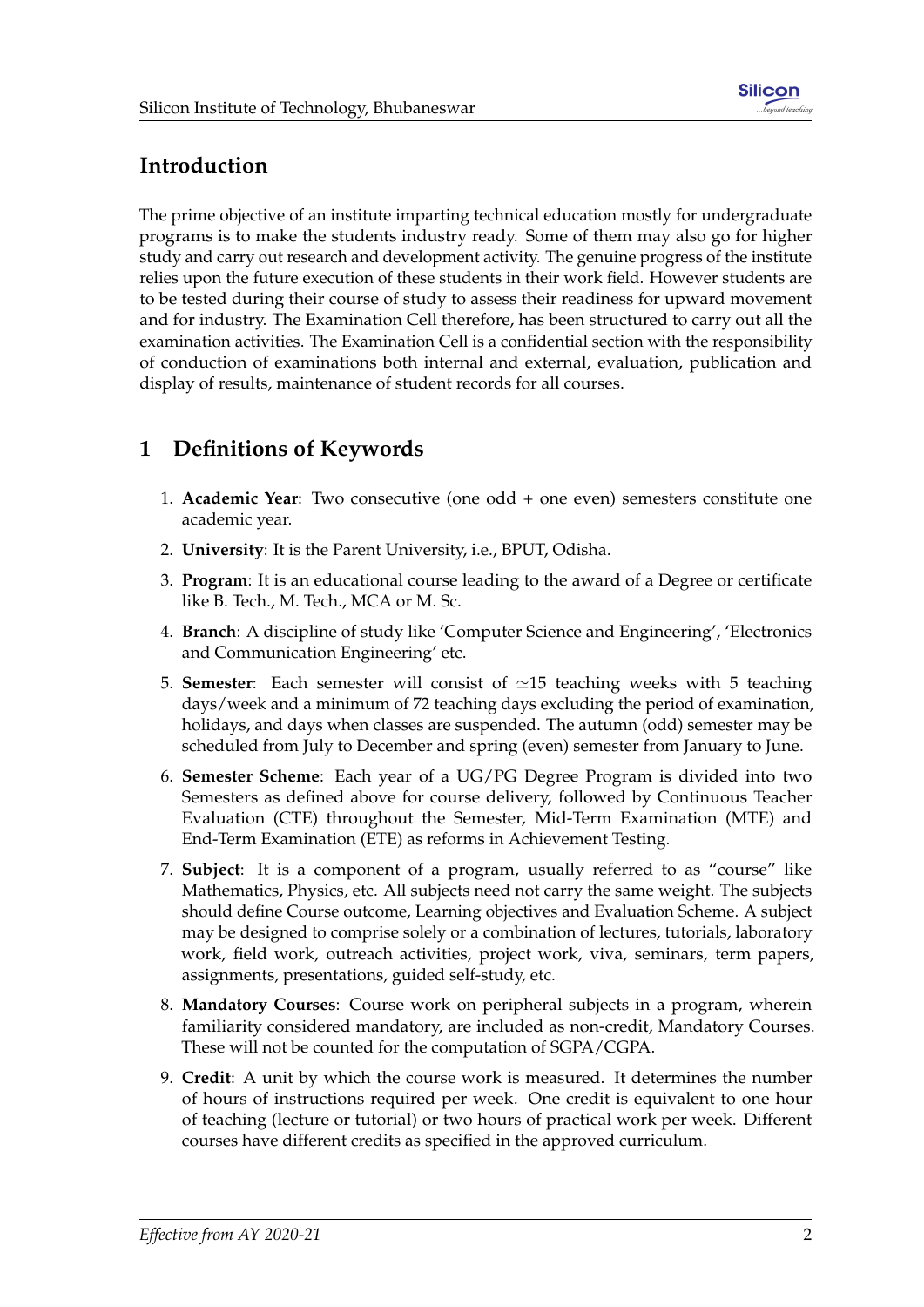- 10. **Credit System**: A system enabling quantification of course delivery, with a credit being assigned to each subject and a grade awarded after a student completes its teaching-learning process followed by passing in the examinations.
- 11. **Choice Based Credit System (CBCS)**: The CBCS provides an opportunity for the students to choose courses from the prescribed courses comprising core, elective/minor or skill based courses.
- 12. **Credit Based Semester System (CBSS)**: Under the CBSS, the requirement for awarding a degree or certificate is prescribed in terms of number of credits to be completed by the students as per the respective curriculum approved by the Academic Council. The number of credits required for award of degree shall be reduced by the total credits of 1st Year (i.e., credits of 1st and 2nd semesters) and the credit of Summer Internship after 1st Year (if any) for the programs where admission into 2nd Year through Lateral Entry is permitted.
- 13. **Grade**: It is an index of the performance of students in a said course. Grades are denoted by letters O, E, A, B, C, D, F, S, and X.
- 14. **Grade Point**: It is a numerical weight allotted to each grade on a 10-point scale.
- 15. **Credit Point**: It is the product of grade point and number of credits for a subject.
- 16. **Semester Grade Point Average (SGPA)** is a measure of performance of work done in a semester. It is ratio of total credit points secured by a student in various subjects registered in a semester and the total credits during that semester.
- 17. **Cumulative Grade Point Average (CGPA)** is a measure of overall cumulative performance of a student over all semesters. The CGPA is the ratio of total credit points secured by a student in various subjects in all semesters and the sum of the total credits of all subjects in all the semesters.
- 18. **Passing Standards**: To pass a theory course a student has to secure a minimum "D" grade with at least 24 marks (out of 60) in the End-Term examination. For non-credit / mandatory courses, a student has to secure a minimum of "C" grade with at least 30 marks (out of 60) in the End-Term examination. For other courses (practical, seminar, viva, project and other sessionals) Grade "C" is the minimum pass grade.
- 19. **Transcript or Grade Card or Certificate**: Based on the grades earned, a grade certificate shall be issued to all the registered students after every semester. The grade certificate will display the subject details (code, title, number of credits, grade secured) along with SGPA of that semester and CGPA earned till that semester.

## <span id="page-6-0"></span>**2 Structure of the Examination Cell**

Principal is the Chief Controller of Examinations of the Institute. However all day-to-day activities are monitored by the Controller of Examinations. The Controller of Examinations is assisted by Deputy/Assistant Controller(s) of Examinations and a team of faculty members nominated from different academic departments of the Institute. The entire team is termed as the Examination Committee. Adequate supporting staff are there to carry out different works and to maintain all records.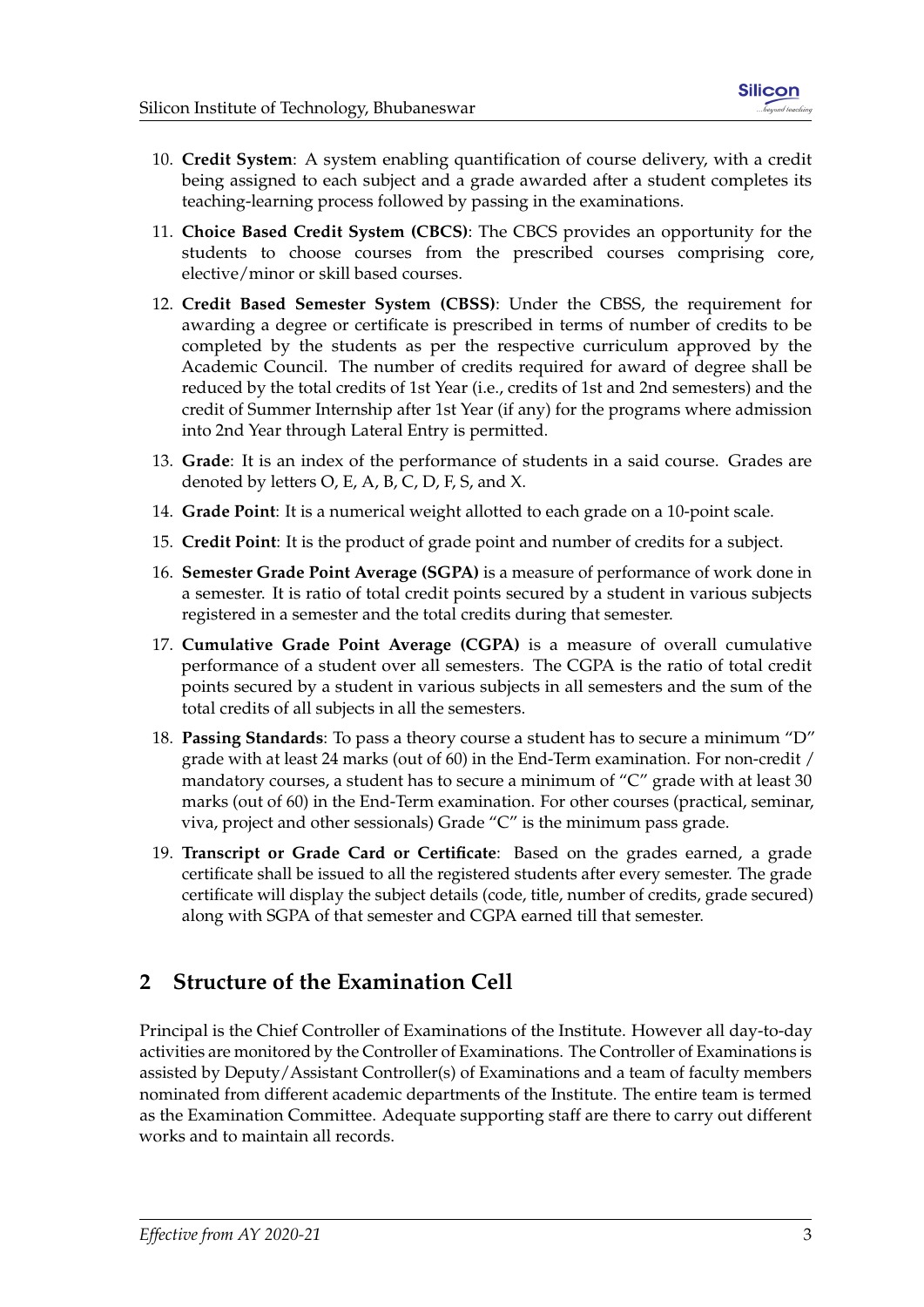# <span id="page-7-0"></span>**3 Objective**

The prime objective of the Examination Committee is to conduct all the terminal examinations as per the academic calendar and academic regulations of the Institute. The process of these examinations start from the notification of schedule, facilitating, preparation, and printing of question papers, printing of answer scripts, appointment of invigilators, arrangements of venues, conduction of examinations as per schedule, coordinating the evaluation process and generating the report of marks obtained by the students. It also compiles the marks obtained by students in teachers' assessment, laboratories, seminars, projects etc., for processing prior to declaration of results.

# <span id="page-7-1"></span>**4 Activities**

To meet its objective the cell conduct the following activities:

- Preparation and announcement of the examination calendar
- Coordinating the subject registration process for each semester
- Initiating the process of procurement of the examination materials like answer books, papers and toners for printing of question papers and other materials
- Coordinating the process of preparation and printing of question papers
- Conduction of examinations
- Processing of answer scripts and making them available for evaluation
- Appointing experienced faculty members for evaluation of answer scripts
- Monitoring & coordinating the evaluation process
- Compilation of marks of all components and pre-processing of result
- Declaration of results
- Addressing issues if any related to examinations, evaluation, and results
- Conducting re-evaluation if applied by a student and updating the results
- Printing and distribution of Grade Sheets and Provisional Certificates
- Collecting Degree Certificates from Parent University and issue those to students

### <span id="page-7-2"></span>**5 Infrastructure**

The Examination Cell possesses the following infrastructure for smooth conduction of all its activities.

- Dedicated examination halls with CCTV surveillance.
- Confidential section for the processing of questions and e-evaluation.
- A printing section with state of the art printing facilities.
- A strong room to store all confidential materials like question papers and answerbooks.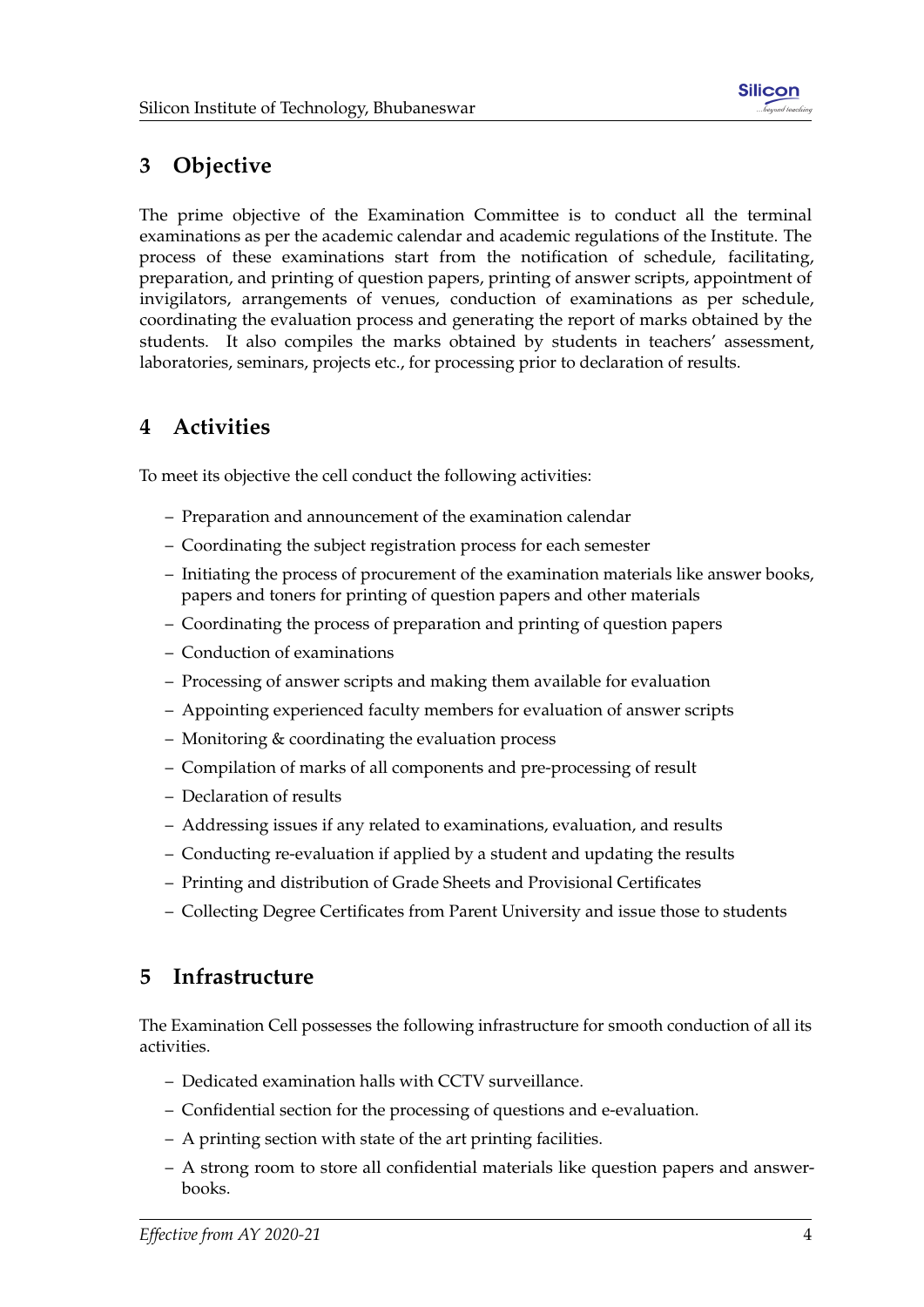- A control room for pre and processing of examination materials which also used for meeting of the examination committee.
- Office chambers for Controller of Examinations and Deputy/Assistant Controller(s) of Examinations.
- Office space for regular official processes.
- A Students Section to receive and issue required documents from and to students.

In addition to the above, the cell also possesses the essential facilities for amenities.

# <span id="page-8-0"></span>**6 Academic Calendar**

The Academic Council will approve the academic calendar consisting of schedule of activities for a session inclusive of dates for registration, Mid-Term Examination and End-Term Examination; inter-semester breaks etc., well in advance of start of a semester. The academic calendar shall usually provide  $\simeq$ 15 teaching weeks with 5 teaching days/week and a minimum of 72 teaching days per semester excluding the period of examination, holidays and days when classes are suspended.

The examination cell, based on the approved academic calendar, will prepare a timetable for events to be conducted like internal and external theory and lab examinations, evaluation etc.

- Each year is divided into two Semesters: Autumn Semester (July to December), and Spring Semester (January to June).
- In each semester, the students' performance is evaluated by Teacher's Assessment (TA), Mid-Term Examination (MTE), End-Term Examination (ETE), and Laboratory/ Sessional/ Seminar/ Project courses.

Identification of subject experts is done in communication with respective HODs for Question paper setting and evaluation.

# <span id="page-8-1"></span>**7 Roles and Responsibilities of CoE**

The Controller of Examinations (CoE) is responsible for all day-to-day activities of the examination cell. The CoE ensures that all activities of the cell are done as per the Academic Regulation and as per the instruction from Academic Council. The details of the responsibilities include:

- Collecting question papers for all examinations ensuring complete confidentiality.
- Conduction of Mid-Term and End-Term examinations by preparing all related material and arranging adequate manpower
- Taking decision on all matters related to examinations
- Making necessary arrangements for the safe custody of files connected with the conduct of examinations, documents, certificates etc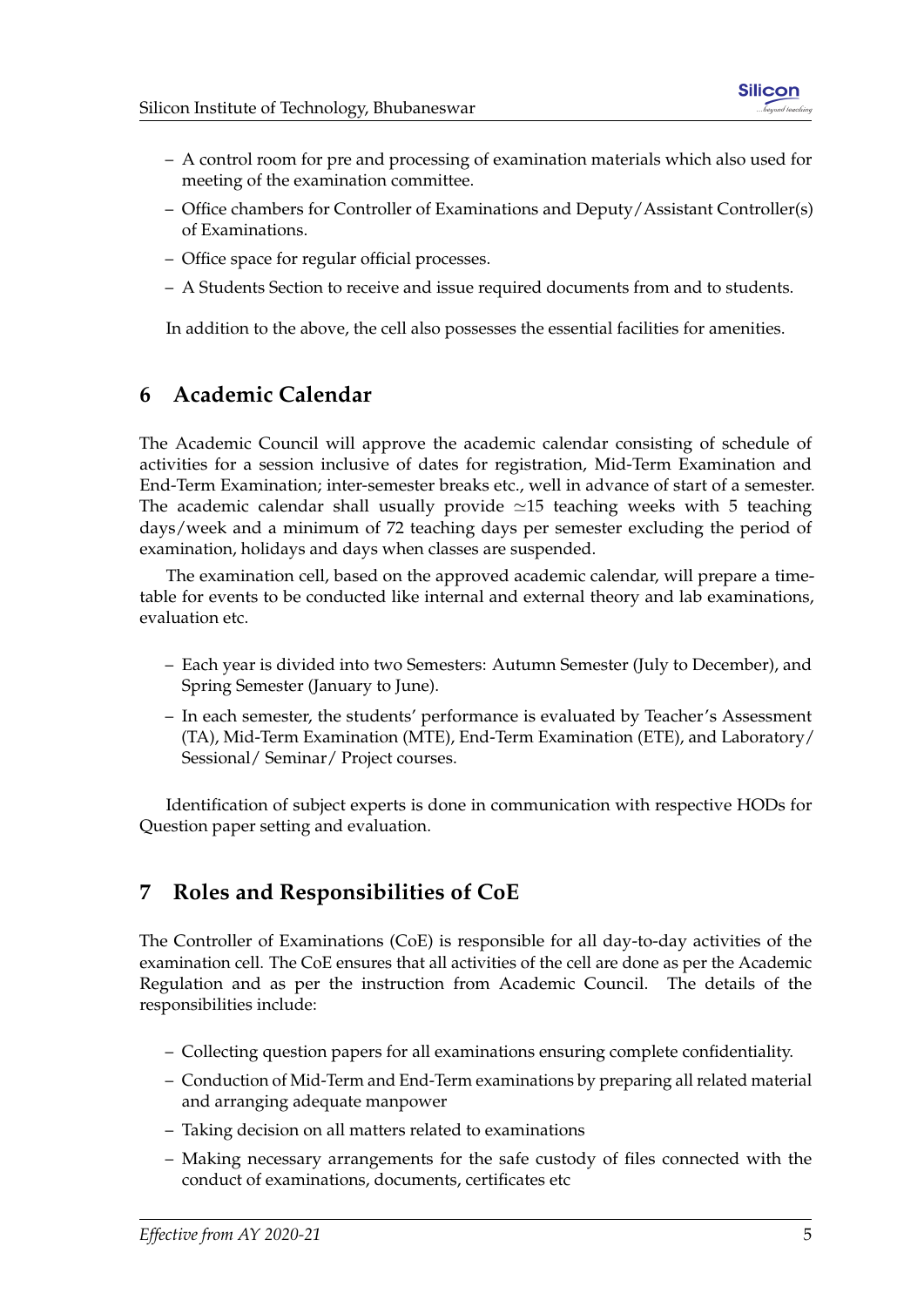

- Supervision of e-evaluation
- Ensure error free declaration of results, printing and issue of grade sheets and certificates to students
- S/he shall convene meetings and issue notices to the examiners and committees appointed by examination cell and conduct official communications thereof.
- Arrangements of various meetings required for examination processes as and when required and ensure minutes are recorded
- S/he shall keep the minutes of examination committee and all sub committees appointed
- Take special care to see that secrecy and confidentiality are maintained in connection with examinations
- Direct superintending control over the examination cell including all facilities and infrastructure
- Preparing the annual budget for the Examination Cell and send it to the Governing Body for approval.
- Releasing the payment of remuneration and travelling allowances to external question paper setters and examiners and all internal payments wherever admissible as per the approved budget
- Ensuring maintenance of the infrastructure of the cell
- Monitoring Semester Registration
- Monitoring Examination Registration
- Preparing Admit Cards for students eligible for appearing in examinations.

One or more Deputy/Assistant Controller(s) of Examinations may be appointed by the Principal to assist the CoE in discharging the above roles and responsibilities. The CoE shall assign responsibilities to the Examination Committee members as deemed fit to ensure smooth conduction of all examination processes.

## <span id="page-9-0"></span>**8 Subject Registration**

- 8.1 All Students have to register for each of the subjects as per the academic regulation and calendar, except the first semester, where a student is automatically registered for all the subjects of the semester.
- 8.2 The registration process includes
	- (i) *Pre-Registration Choosing Electives*: This is done during the previous semester. The student shall select the elective and optional subjects for the coming semester.
	- (ii) *Semester Registration* Attendance Registration: This must be completed before the commencement of a semester with all the pending dues cleared. The dates of registration with and without fine are notified.
	- (iii) *Examination Registration*: This is done in the examination section based on the updated list of existing students for each semester (data taken from ERP before the examination) which is used for the preparation of Admit Cards.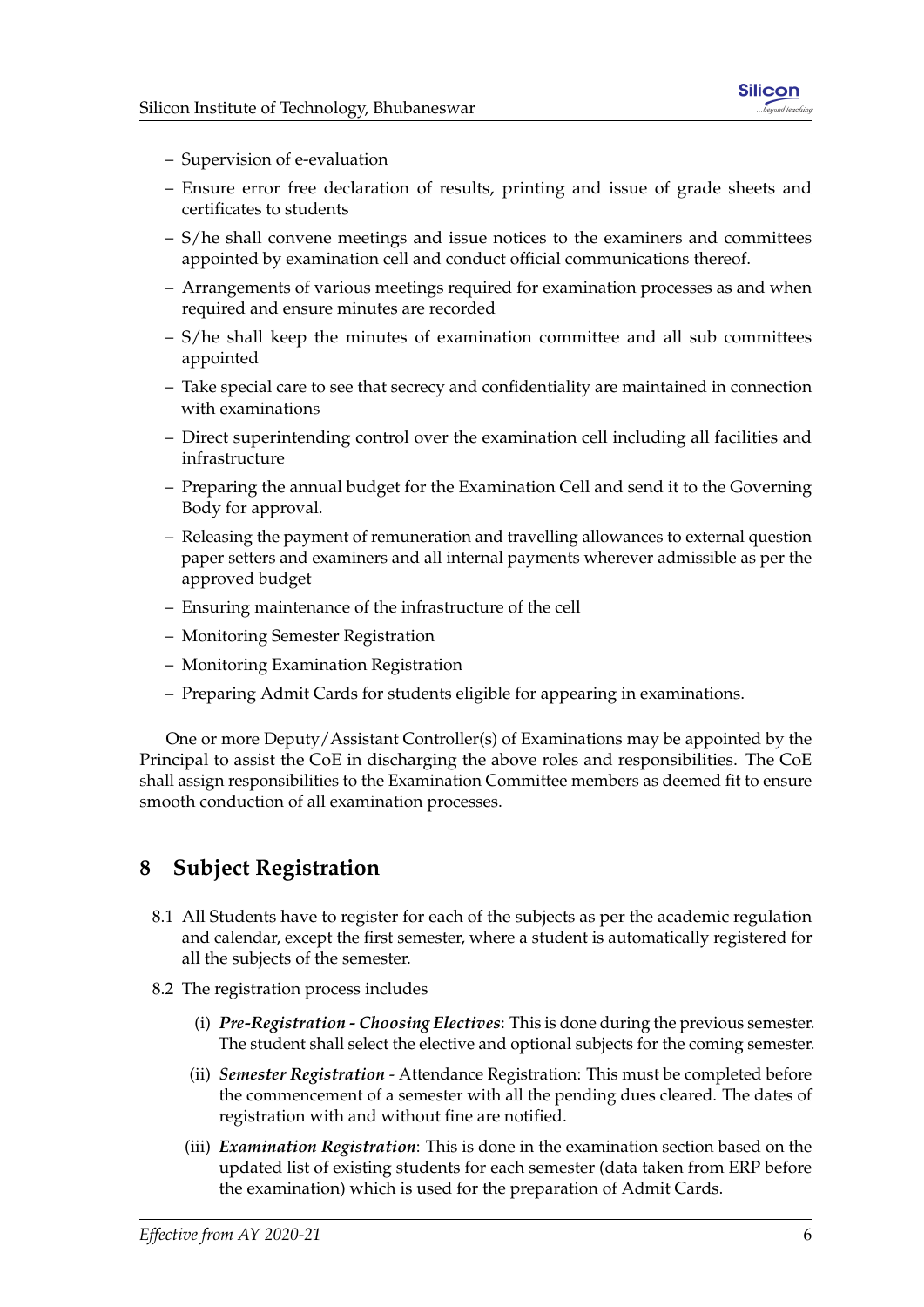- 8.3 To be able to register in the 2nd year (3rd semester) and continue his/her study in the Institute at the end of the 1st year, a student must have secured a pass grade in all credit courses of 1st year except a maximum up to 04 (four) excluding the Induction Program for undergraduate engineering programs. In no case a student with "F" grade in more than 04 (four) subjects shall be permitted to register for the 3rd semester.
- 8.4 While registering for 3, 5 or 7 semesters, a student may register for backlog papers of 1, 3 or 5 semester respectively and while registering for 4, 6 or 8 semester, s/he may register for backlog papers of 2, 4 or 6 semester respectively. A student need not attend classes in papers registered as "backlog papers". The student must appear the End-Term examination and the marks awarded based on the scores of in the latest examination shall be considered.
- 8.5 A student having backlog in a subject may opt to repeat the Mid-Term Examination and Teacher's Assessment component(s) to improve the marks awarded in the original semester when s/he attended the classes. If not, the marks previously awarded in these component(s) shall remain same. The registration for backlog papers must be done at the time of semester registration.
- 8.6 A student will be promoted to the Spring semester if in the Autumn Semester s/he appears the End-Term examination in at least half of the theory subjects and passes in at least half of the practical subjects (excluding Summer Internship & Induction Program wherever included in the curriculum). This requirement of "*Appearing at least half of the theory subjects and passing at least half of the practical subjects*" in Autumn semester is not applicable to year-back students who got the semester promotion in the previous year.
- 8.7 To be promoted to 3rd year a student must have cleared all the papers of the 1st year and to be promoted to 4th year a student must have cleared all papers of 2nd year.
- 8.8 Ordinarily a student is not permitted to re-register in a subject when he/she has secured a "D" or higher grade. But it is allowed for students who have secured a CGPA below 6.00 and need to improve their score for award of degree. It is not possible to improve the score in a subject by writing examinations only.
- 8.9 Those who have been awarded grade "X" ("debarred") because of poor attendance, malpractice in examination, disciplinary measure, or for any other reason are not permitted to register in those subjects for supplementary examination. They must register for the course as backlog during the next odd/even semester as applicable.

# <span id="page-10-0"></span>**9 Registration Rules**

| <b>Semester</b>                 | <b>General Rules</b>                                                                                                                                             |
|---------------------------------|------------------------------------------------------------------------------------------------------------------------------------------------------------------|
| New Admission<br>(1st Semester) | After Reporting at the Institute                                                                                                                                 |
| 2nd Semester                    | Student should be physically present in the campus to<br>complete the formalities within one week of commencement<br>of 2nd semester as per Rule 2.7 $(4, 5, 6)$ |

*Cont'd. . .*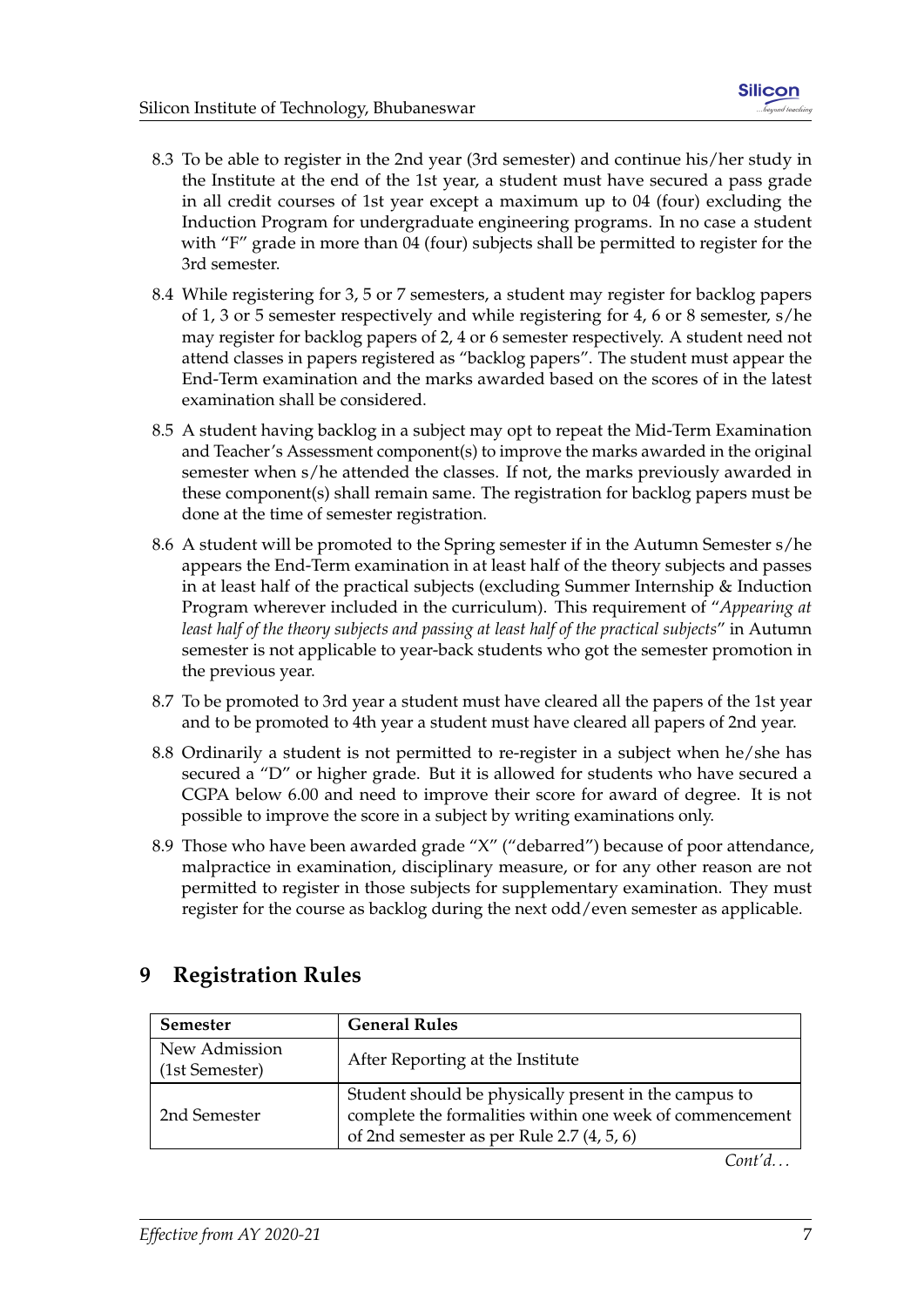

| <b>Semester</b> | <b>General Rules</b>                                     |  |  |  |
|-----------------|----------------------------------------------------------|--|--|--|
|                 | Pre registration to be done in mid of 2nd semester and   |  |  |  |
| 3rd Semester    | student should be physically present in the campus to    |  |  |  |
|                 | complete the formalities within one week of commencement |  |  |  |
|                 | of 3rd semester as per Rule 2.7 $(4, 5, 6)$              |  |  |  |
|                 | Pre registration to be done in mid of 3rd semester and   |  |  |  |
| 4th Semester    | student should be physically present in the campus to    |  |  |  |
|                 | complete the formalities within one week of commencement |  |  |  |
|                 | of 4th semester as per Rule 2.7 (4, 5, 6)                |  |  |  |
|                 | Pre registration to be done in mid of 4th semester and   |  |  |  |
| 5th Semester    | student should be physically present in the campus to    |  |  |  |
|                 | complete the formalities within one week of commencement |  |  |  |
|                 | of 5th semester as per Rule 2.7 $(4, 5, 6)$              |  |  |  |
|                 | Pre registration to be done in mid of 5th semester and   |  |  |  |
| 6th Semester    | student should be physically present in the campus to    |  |  |  |
|                 | complete the formalities within one week of commencement |  |  |  |
|                 | of 6th semester as per Rule 2.7 (4, 5, 6)                |  |  |  |
|                 | Pre registration to be done in mid of 6th semester and   |  |  |  |
| 7th Semester    | student should be physically present in the campus to    |  |  |  |
|                 | complete the formalities within one week of commencement |  |  |  |
|                 | of 7th semester as per Rule 2.7 (4, 5, 6)                |  |  |  |
|                 | Pre registration to be done in mid of 7th semester and   |  |  |  |
| 8th Semester    | student should be physically present in the campus to    |  |  |  |
|                 | complete the formalities within one week of commencement |  |  |  |
|                 | of 8th semester as per Rule 2.7 $(4, 5, 6)$              |  |  |  |

## <span id="page-11-0"></span>**10 Assessment of Performance**

Assessment is an integral part of system of education as it is instrumental in identifying and certifying the academic standards accomplished by a student and projecting them far and wide as an objective and impartial indicator of a student's performance. There will be continuous assessment of a student's performance throughout the semester and grades will be awarded based on assessment by the subject teacher and performance in different examinations.

The assessment of performance will be done for Theory, Teacher's Assessment, Laboratory, Seminars and Projects components as mentioned below.

10.1 For theory subjects, the sub-components and the respective weights assigned to these are given below.

| Sub-Component              | Weight |
|----------------------------|--------|
| Teacher's Assessment (TA)  | 15%    |
| Mid-Term Examination (MTE) | 25%    |
| End-Term Examination (ETE) | 60%    |

10.2 For assigning marks in Teacher's Assessment (TA), performance in home assignments, class tests, surprise tests, quizzes, viva-voce, attendance etc., are to be considered. The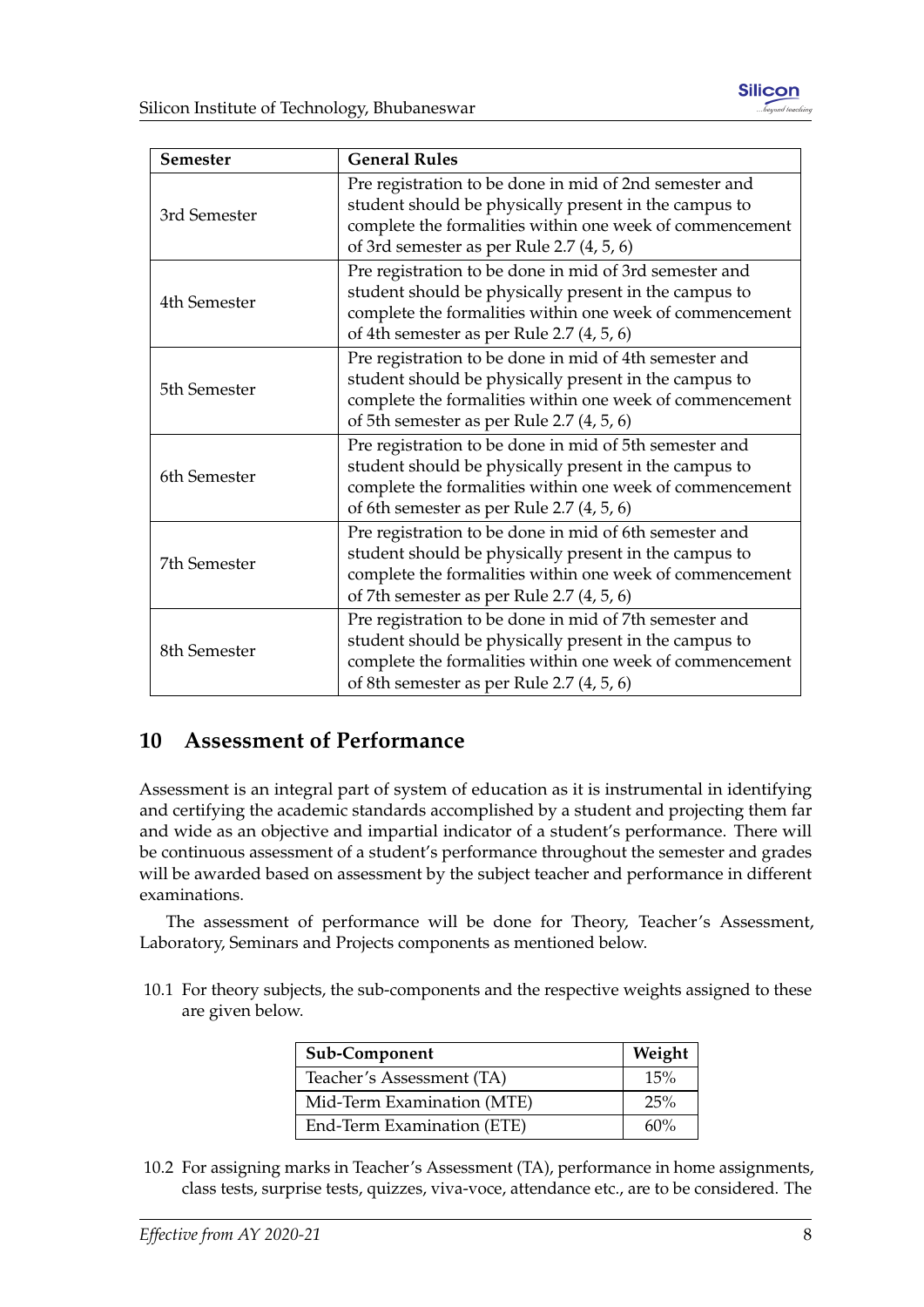weights of different sub-components of TA may be announced to the students by the teacher at the beginning of the Semester.

10.3 For assignment of marks in laboratory component (P - component) the relevant subcomponents that are to be considered are:

| Sub-Component           | Weight |
|-------------------------|--------|
| Attendance              | 10%    |
| Daily Performance       | 30%    |
| Lab Record              | 15%    |
| Lab Test / Mini Project | 30%    |
| Viva-voce               | 15%    |

Marks are awarded in each lab class. Any lab class missed must be reported to the concerned faculty and make-up classes must be attended within 15 days.

| Weight<br>Seminar       |        | Projects                    | Weight |
|-------------------------|--------|-----------------------------|--------|
| Attendance              | 20%    | <b>Evaluation by Guide</b>  | 20%    |
| Presentation            | 30%    | <b>Interim Presentation</b> | 20%    |
| Depth of Subject (Q&A)  | $30\%$ | Project Report/Thesis       | 20%    |
| <b>PPT &amp; Report</b> | 20%    | Final Presentation/Viva     | 40%    |

10.4 Seminars and Projects will have similar marking systems.

10.5 Comprehensive Viva-Voce will be conducted for 100 marks.

All these evaluation process must be completed before the beginning of End-Term examination.

- 10.6 The laboratory subjects will put greater emphasis on day to day work than on End-Term examinations. To the extent possible, design and laboratory work should be completed and evaluated every class thus ensuring continuous evaluation. The evaluation of laboratory courses shall be done as per the guidelines as approved by the Academic Council.
- 10.7 At the end of 1st, 2nd, and 3rd academic years, a student has to take up industrial training or summer courses during the summer vacation if provisioned in the approved curriculum. In case of industrial training (in a reputed industry), the duration of training shall be at least 25 working days with at least 200 hours of attendance. In case of Summer Courses inside/ outside the campus, or any other approved course/ training/ certification attended in online mode, it shall be of at least 60 hours of training and 40 hours of project work. After the training/ courses, students will submit a report and deliver a presentation about the training/ course and appear for a viva-voce test before a faculty of their department. Marks obtained out of 100 (1 credit) will be reflected in the next semester's results. Sub-components that are to be considered for marking are:

| Sub-Component                                  |  |
|------------------------------------------------|--|
| Assessment by Industry Professional/Trainer    |  |
| <b>Training Diary</b>                          |  |
| Report                                         |  |
| Internal Evaluation (Presentation & Viva-voce) |  |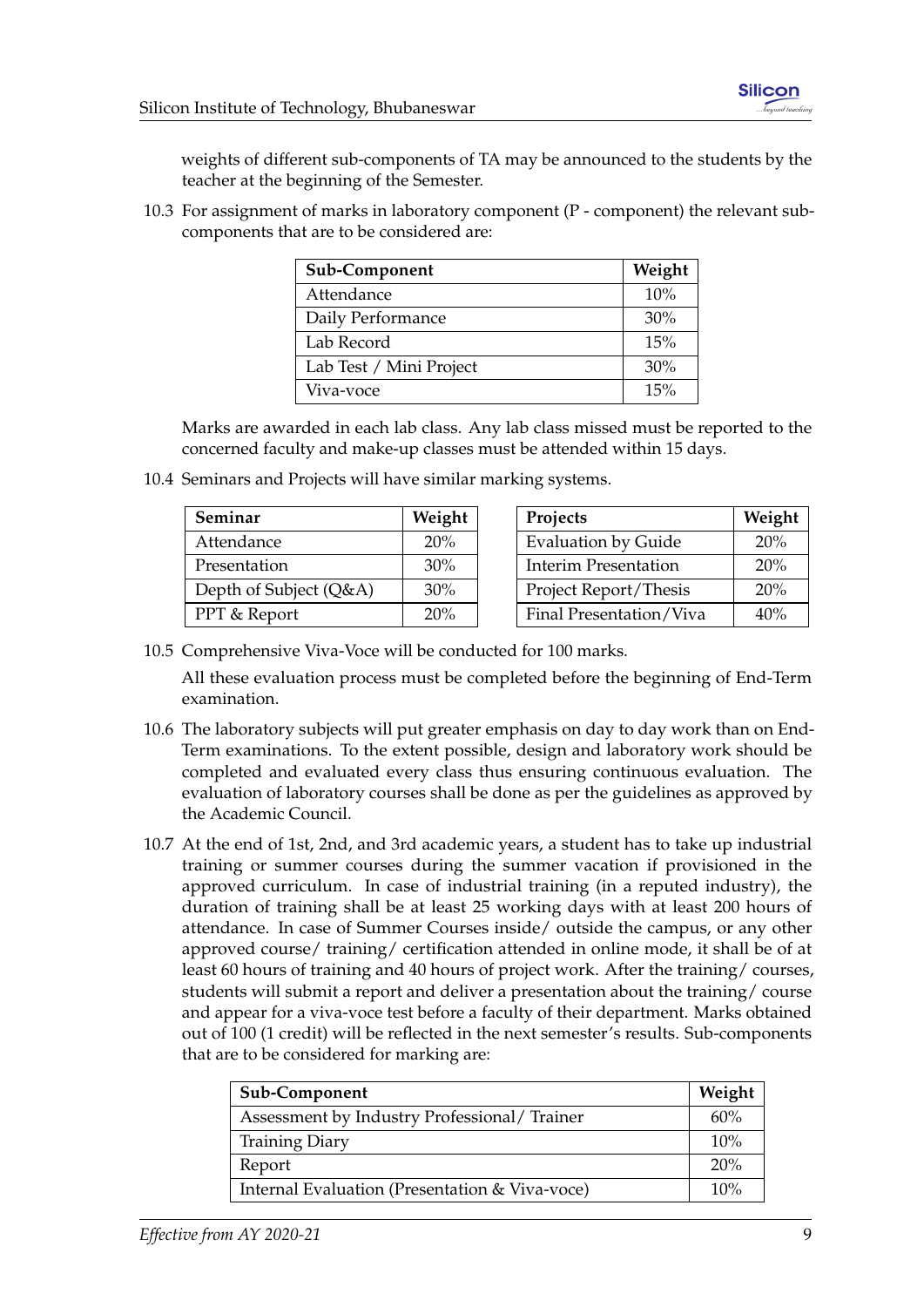# <span id="page-13-0"></span>**11 Grading & Grade Points**

Irrespective of the credit, a course will be evaluated out of 100 marks and the uniform absolute Grading System to be followed for all Academic Programs shall be as described in the following table.

| Qualification | Grade | Score on 100 Percentage Points                                               |          |
|---------------|-------|------------------------------------------------------------------------------|----------|
| Outstanding   |       | 90 $\&$ above up to 100                                                      |          |
| Excellent     | E     | 80 & above but less than 90                                                  |          |
| Very Good     | A     | 70 & above but less than 80                                                  |          |
| Good          | B     | 60 & above but less than 70                                                  | 7        |
| Average       |       | 50 $\&$ above but less than 60                                               | 6        |
| Poor          | D     | 40 $\&$ above but less than 50                                               | 5        |
| Failed<br>F   |       | Less than 40                                                                 | $\Omega$ |
| Absent        | S     | May be permitted to appear in the<br>Supplementary Examination               |          |
| X<br>Debarred |       | Shortage of Attendance (SA) /<br>Disciplinary Action (DA) / Malpractice (MP) |          |

*Note: F/S/X grades are considered as backlog grades wherever mentioned.*

For non-credit / mandatory courses (minimum "C" grade to pass), the grade obtained shall be indicated in the grade sheet. The credit points will not be counted for the computation of SGPA/CGPA, however appearing & passing examinations of mandatory courses shall be counted for semester or year promotion like other credit courses.

11.1 **Grade Point Average (SGPA & CGPA)**: Computation of Semester GPA (SGPA) to be done by dividing the sum of Credit Point of all Subjects by the total number of Credit registered in a Semester, leading finally to CGPA for evaluating student's performance at the end of two or more Semesters cumulatively; this reform serving as a better performance index than total marks or %.

#### **Calculation of Semester Grade Point Average (SGPA) for a Semester:**

- The performance of each student at the end of the each semester is indicated in terms of SGPA as well as CGPA
- SGPA is the ratio of total credit points secured by a student in various subjects registered in a semester and the total credits during that semester expressed as rounded up to two decimal places.

$$
SGPA = \frac{\sum Credit Points}{\sum Credits} \quad \text{for a Semester.}
$$

#### **Calculation of Cumulative Grade Point Average (CGPA) up to a Semester:**

- Measure of overall cumulative performance of a student considering all previous semesters completed.
- The CGPA is the ratio of total credit points secured by a student in various subjects in all semesters and the sum of the total credits of all subjects in all the semesters expressed as rounded up to two decimal places.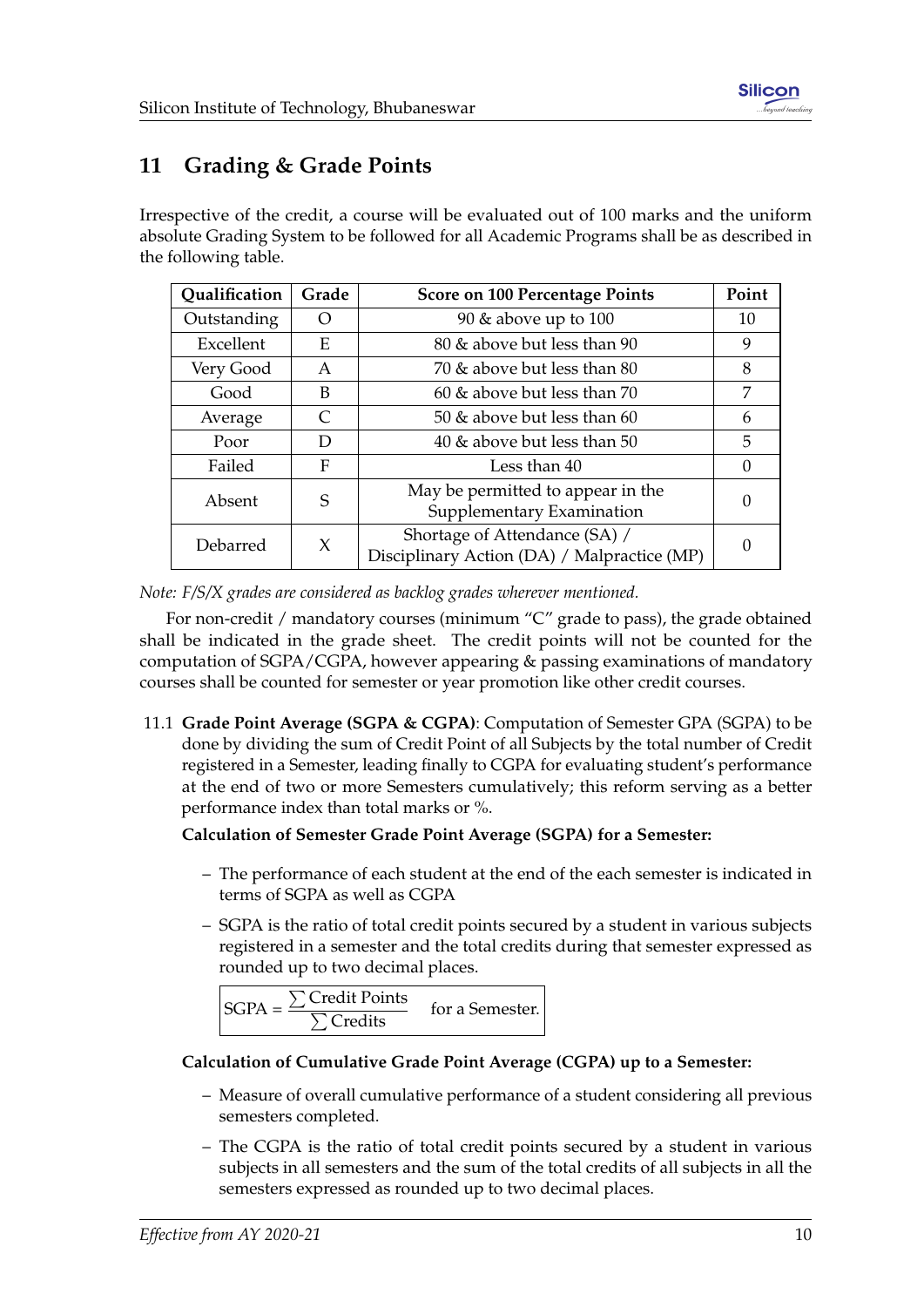

| $CGPA =$ | $\sum$ Credit Points of All Previous Semesters | up to a Semester. |
|----------|------------------------------------------------|-------------------|
|          | $\sum$ Credits of All Previous Semesters       |                   |

#### **Calculation of Equivalent % of Marks**

– CGPA can be converted to equivalent % of marks at the end of the program as per following formula:

11.2 **Passing Standards**: To pass a theory course a student has to secure a minimum "D" grade with at least 24 marks (out of 60) in the End-Term examination. For non-credit/ mandatory courses, a student has to secure a minimum of "C" grade with at least 30 marks (out of 60) in the End-Term examination. For other courses (practical, seminar, viva, project and other sessionals) Grade "C" is the minimum pass grade.

Both SGPA and CGPA serve as useful performance measures in the Semester System. Student can be declared successful at the Program-end only when:

- The CGPA earned at the end of the program is greater than or equal to **6.00** with none of the Courses registered in for the Degree Award counting F/S/X Grade.
- There should not be any pending disciplinary proceedings against the student.
- Number of Credits to be completed by a student for award of degree shall be as per the respective curriculum approved by the Academic Council. The number of credits required for award of degree shall be reduced by the total credits of 1st Year (i.e., credits of 1st semester + credits of 2nd semester) for the programs where admission into 2nd Year through Lateral Entry is permitted.
- Maximum period for a student to complete a full time academic program is twice the normal duration of the program.
- Meritorious students will be awarded as per the Academic Regulations.

| From<br><b>Semester</b> | <b>To</b><br><b>Semester</b> | <b>General Rules</b>                                                                                                                                                                          |
|-------------------------|------------------------------|-----------------------------------------------------------------------------------------------------------------------------------------------------------------------------------------------|
|                         | H                            | (i) Must have appeared for the End Term Examination in at<br>least half of the theory subjects.<br>(ii) Must have passed at least half of the practical/sessional<br>subjects.                |
| Н                       | Ш                            | The number of subjects with $F/S/X$ grade must less than or<br>equal to 4 (four) at the end of 2nd semester supplementary<br>examination.                                                     |
| Ш                       | IV                           | (i) Must have appeared for the End Term Examination in at<br>least half of the theory subjects<br>(ii) Must have passed at least half of the practical/sessional<br>subjects in 3rd semester. |

# <span id="page-14-0"></span>**12 Promotion Policy**

*Cont'd. . .*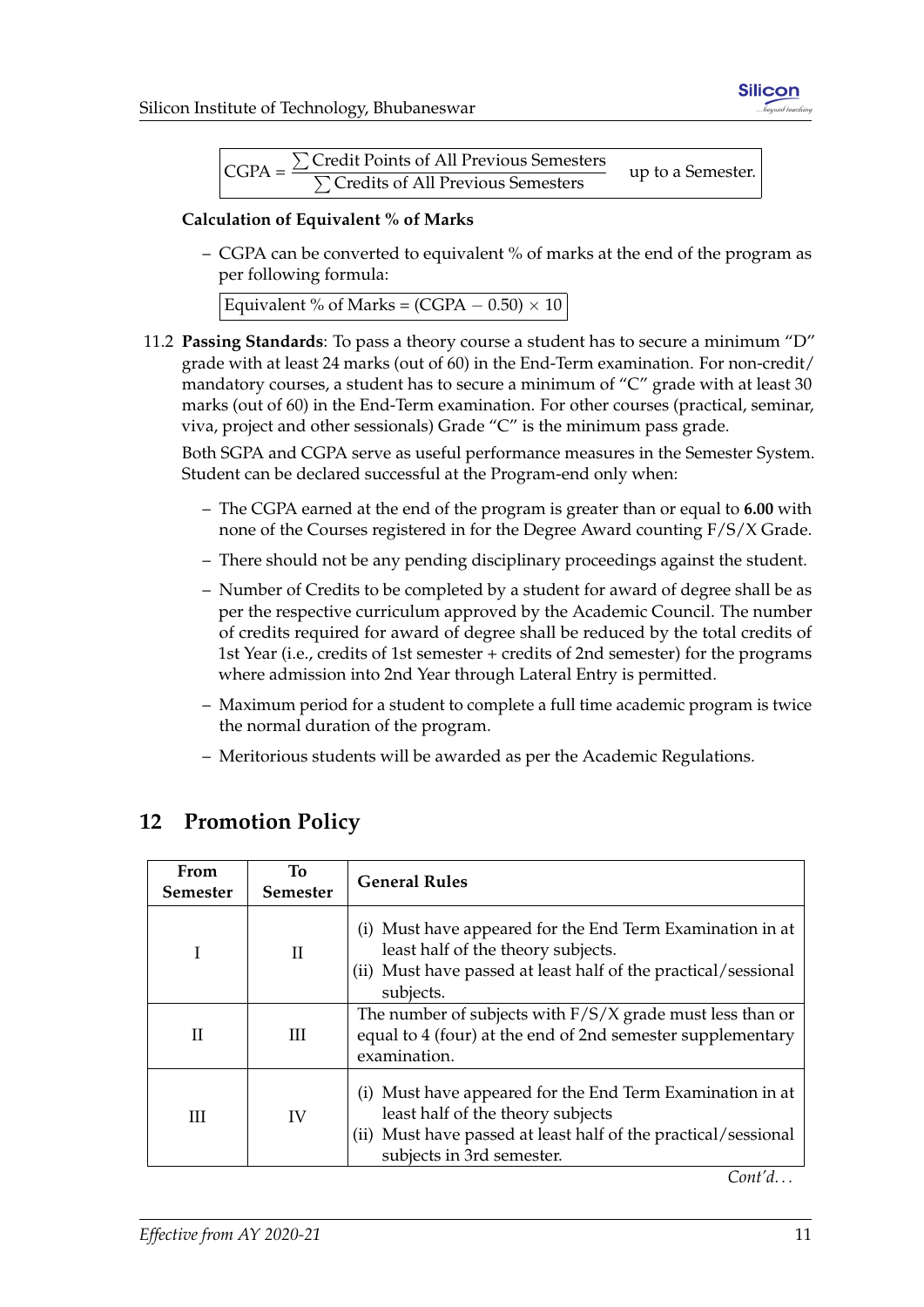

| From<br><b>Semester</b> | To<br>Semester | <b>General Rules</b>                                                                                                                                                                         |
|-------------------------|----------------|----------------------------------------------------------------------------------------------------------------------------------------------------------------------------------------------|
| IV                      | V              | All the subjects of 1st year must be cleared and not more<br>than 4 (four) subjects as $F/S/X$ grade at the end of 4th<br>semester supplementary examination.                                |
| V                       | VI             | (i) Must have appeared for the End Term Examination in at<br>least half of the theory subjects<br>(ii) Must have passed at least half of the practical/sessional<br>subjects in 5th semester |
| VI                      | VII            | All the subjects of 2nd year must be cleared and not more<br>than 4 (four) subjects as $F/S/X$ grade at the end of 6th<br>semester supplementary examination.                                |
| VII                     | VIII           | (i) Must have appeared for the End Term Examination in at<br>least half of the theory subjects<br>(ii) Must have passed at least half of the practical/sessional<br>subjects in 7th semester |

#### **Note**:

- 1. The Induction Program and Summer Internship(s), wherever included in the approved curriculum, shall not be counted for deciding semester/year promotion. However, non-credit/mandatory courses shall be counted like credit courses for the same.
- 2. For a year back student who have been promoted to even semester (Spring Semester) in the previous year the promotion criteria of "*Appearing at least half of the theory subjects and passing in at least half of the practical subjects*" is not applicable.

#### <span id="page-15-0"></span>**12.1 Rules for Year-Back Students**

A student, who does not get promotion from odd semester to even semester or from one year to the next year (even to odd), due to non-fulfillment of the promotion criteria as specified above, is termed as a year-back student and will get delayed by at least one year to complete the degree. The rules governing the year-back students are given below.

- 1. In general, such students need not seek readmission, but shall have to register for the back papers of previous semesters in the subsequent odd/even semesters as applicable, as per the curriculum that was in effect when they attended the classes, and appear the examinations to clear the papers. After fulfilling the promotion criteria, they shall be promoted to the next semester/year (as applicable) and continue the studies with the batch of students of a later academic year.
- 2. However, a year-back student must seek readmission to a semester if s/he could not fulfill the semester/year promotion criteria if s/he:
	- i) was debarred from appearing in the examinations in some/all subjects due to shortage of attendance in a semester of previous academic year,
	- ii) was debarred from appearing in the examinations because of not paying the semester fees including any unpaid dues of past semester(s) by the specified date,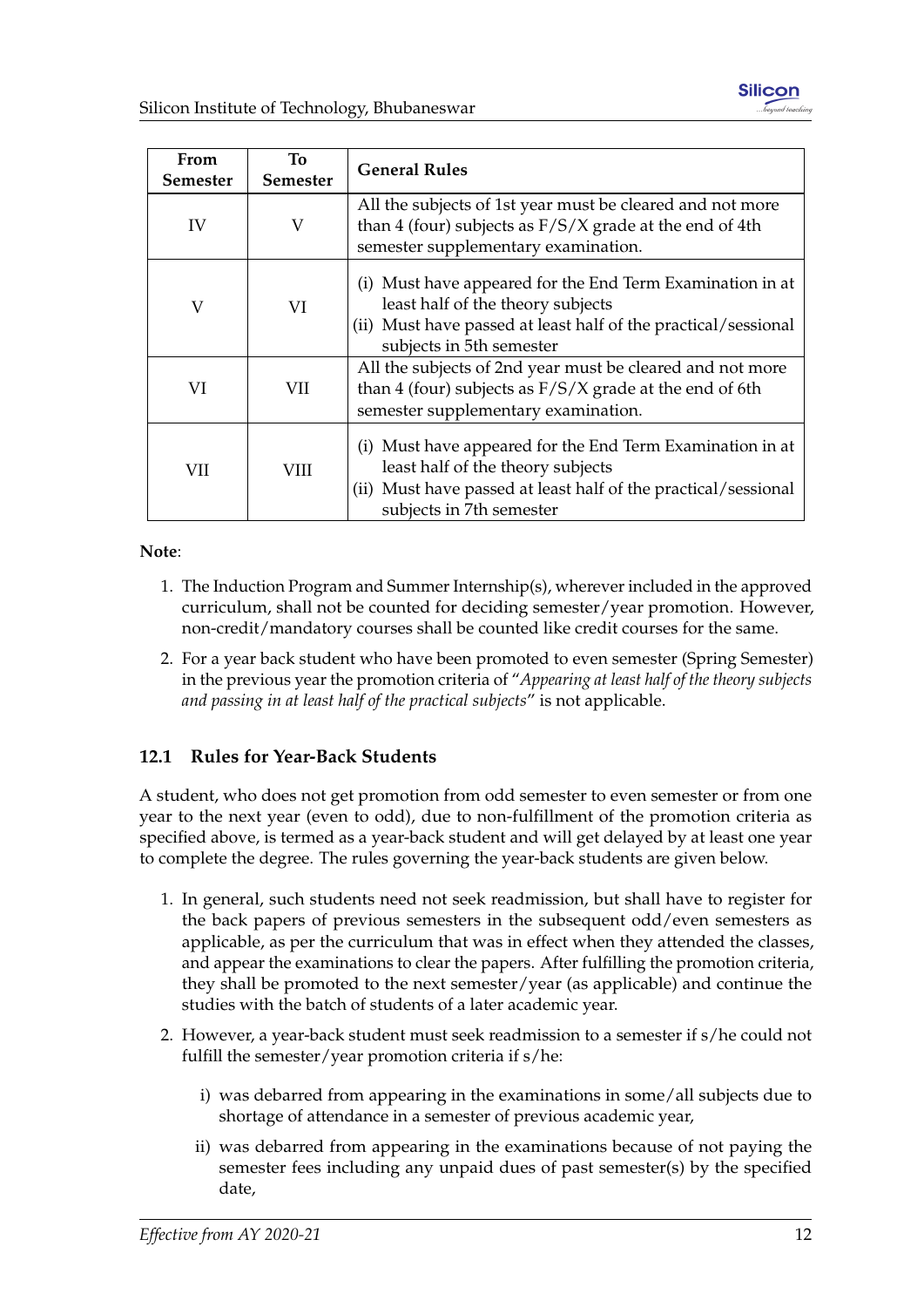- iii) was compelled to discontinue his/her studies in a semester of previous academic year due to genuine reasons like prolonged illness, critical operation, calamity in family, natural disaster, or other unavoidable exigencies.
- iv) was rusticated for some definite period in a semester of previous academic year on disciplinary grounds, provided that the period of punishment is over by the time of seeking readmission.
- 3. When a student is readmitted to a semester (other than 1st semester) at a later academic year, s/he has to prosecute the study according to the new curriculum in effect (if any) from that semester onwards. However, they shall appear the examinations of back papers of the previous semesters (if any) according to the old curriculum that was in effect when they attended the classes.
- 4. If one/more subject(s) that the student has already passed is/are repeated in the new curriculum in the semester/year in which the student is readmitted, the student need not register for that subject to appear examinations, and the grade awarded earlier in that subject shall remain.
- 5. In the process of dropping off from the admitted batch due to year back, and rejoining with a new batch in a later academic year, there is a possibility that the total credits earned by the student may fall short from the total credits required for completion of the program due to revisions in the curriculum.
- 6. In case the total credits earned by the student fall short of the specified total credits of the program as per the new curriculum applicable to the batch with which the student shall complete the program, then s/he shall have to study and appear examinations in one/more additional subjects to fulfill the credit requirements of the degree. Such additional subject(s), if any, shall be recommended by the concerned HOD and shall be allocated in the final year only. These subjects shall be of self-study nature, however necessary mentoring facility may be provided by the institute for this purpose.
- 7. On the other hand, if the total credits earned by the student exceed the specified total credits of the program as per the new curriculum applicable to the batch with which the student shall complete the program, there shall be no provision to skip any subject in the final year.
- 8. Wherever any conflicting or ambiguous condition arises due to readmission of a year-back student in a later academic year, then the appropriate authorities including, but not limited to, the Dean (Academics), Controller of Examinations, Principal, and Director will address such issues on a case-by-case basis. If necessary, such matters may also be referred to the Academic Council for decision and/or approval.

# <span id="page-16-0"></span>**13 Branch Change**

A student admitted to an UG Engineering program can be allowed for a change of branch after completing his/her first year (i.e., 1st & 2nd Semesters), only if:

- Student has cleared all subjects of 1st & 2nd semesters in the first attempt.
- CGPA at the end of the first year is **8.50** or more.
- Restricted up to 10% of approved intake leaving/joining the old/new branches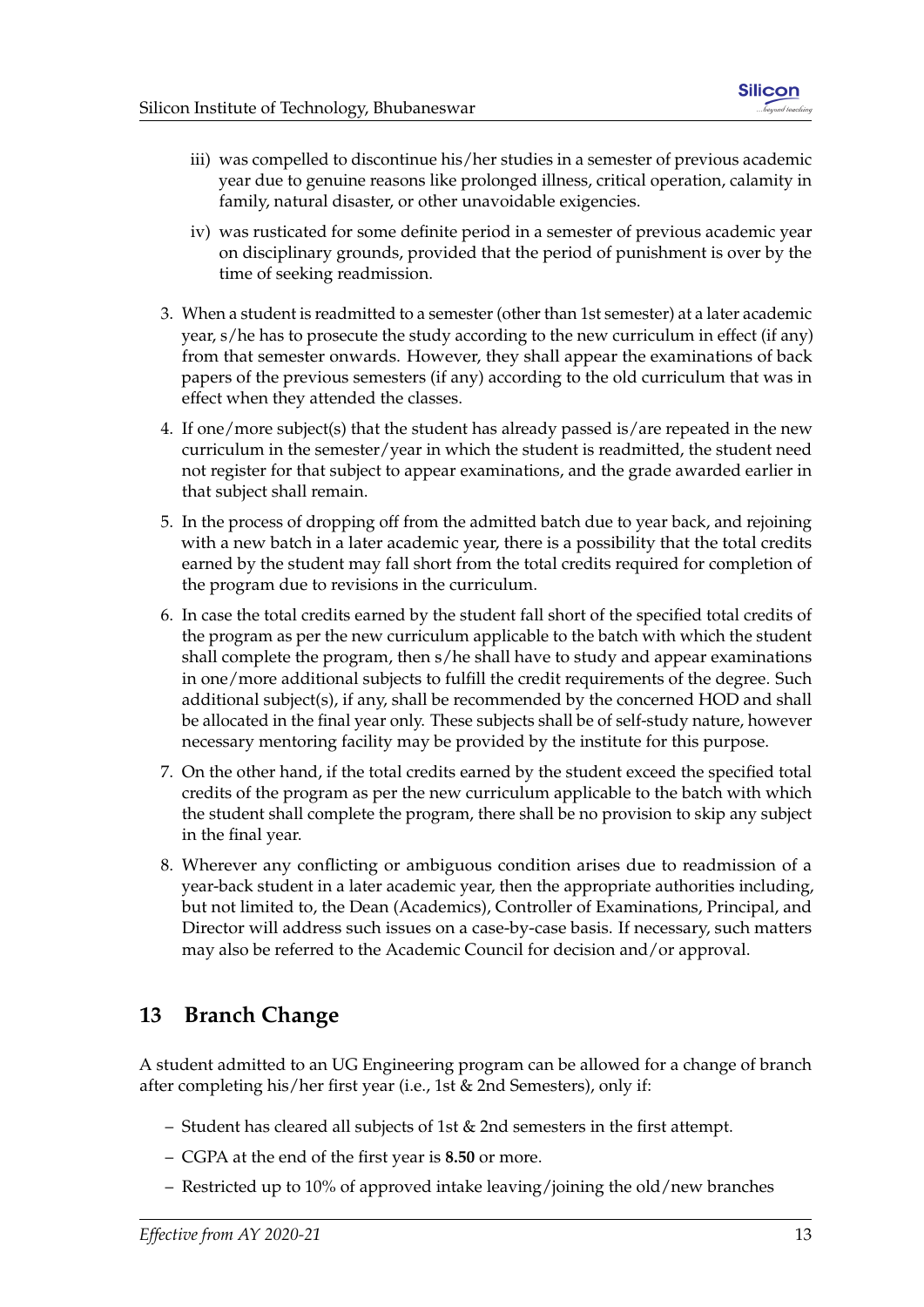– Committee recommends as per norms prescribed by the Academic Council.

The change of branch shall be accorded to only such students who have cleared all examination items of both the semesters (including the mandatory courses except the Induction Program) in first attempt, in examinations held during academic session of his/her first admission to the program. A student registering for supplementary examinations is not eligible for branch change. The decision on branch change shall be notified before the start of the 3rd semester.

The change of branch facility *shall not* be applicable to students of PG programs, such as, M. Tech., MCA, and M. Sc. courses. There shall be no opportunity of a change of branch in the first year or mid-way during the program.

## <span id="page-17-0"></span>**14 Question Paper Setting**

Question papers for Mid-Term and End-Term examinations (for both UG & PG programs) shall be prepared primarily electronically as per the process defined in the ERP system. All teachers who have preference for teaching the subject and/or having expertise in the subject shall contribute to the question bank for the subject created in the ERP system. The paper setter may chose one of the formats suggested and set the question paper accordingly by using the question bank. The question paper setter shall be nominated by the Board of Studies and may be one of the teachers teaching the subject or a faculty member of the Institute having the expertise on the subject. Board of Studies may nominate external paper setters in 20% of the subjects and the same needs the approval of the Principal. A person engaged in teaching with not less than five years of experience in the relevant subject in any University, Research Institute or College affiliated to Universities can be appointed as an external paper setter.

Question papers shall be submitted to CoE through the confidential channel available in ERP. However external paper setters may send it to the CoE preferably by password protected email before the prescribed deadline.

All question papers submitted by the paper setters will be treated as "confidential documents" till the end of the examination of the subject concerned. It is an open document after the examination is over. The institute will archive question papers in physical and electronic form, and make them available to future students.

Questions must be set with utmost secrecy and must be with relation to the prescribed subject of study and the text books recommended by the Board of Studies and must conform to the standard and syllabi lay down.

Information regarding graph paper, log-log / semi-log graph papers, tables and charts, if any, to be supplied to the candidates may be given in the question paper itself. These details may also be furnished to the CoE separately before the examination.

14.1 **Question Pattern**: Questions shall not be a mere reproduction from standard text books or other question papers set for earlier examinations in this or in other Universities. The questions are usually of three different types and three different learning levels, and combinations thereof: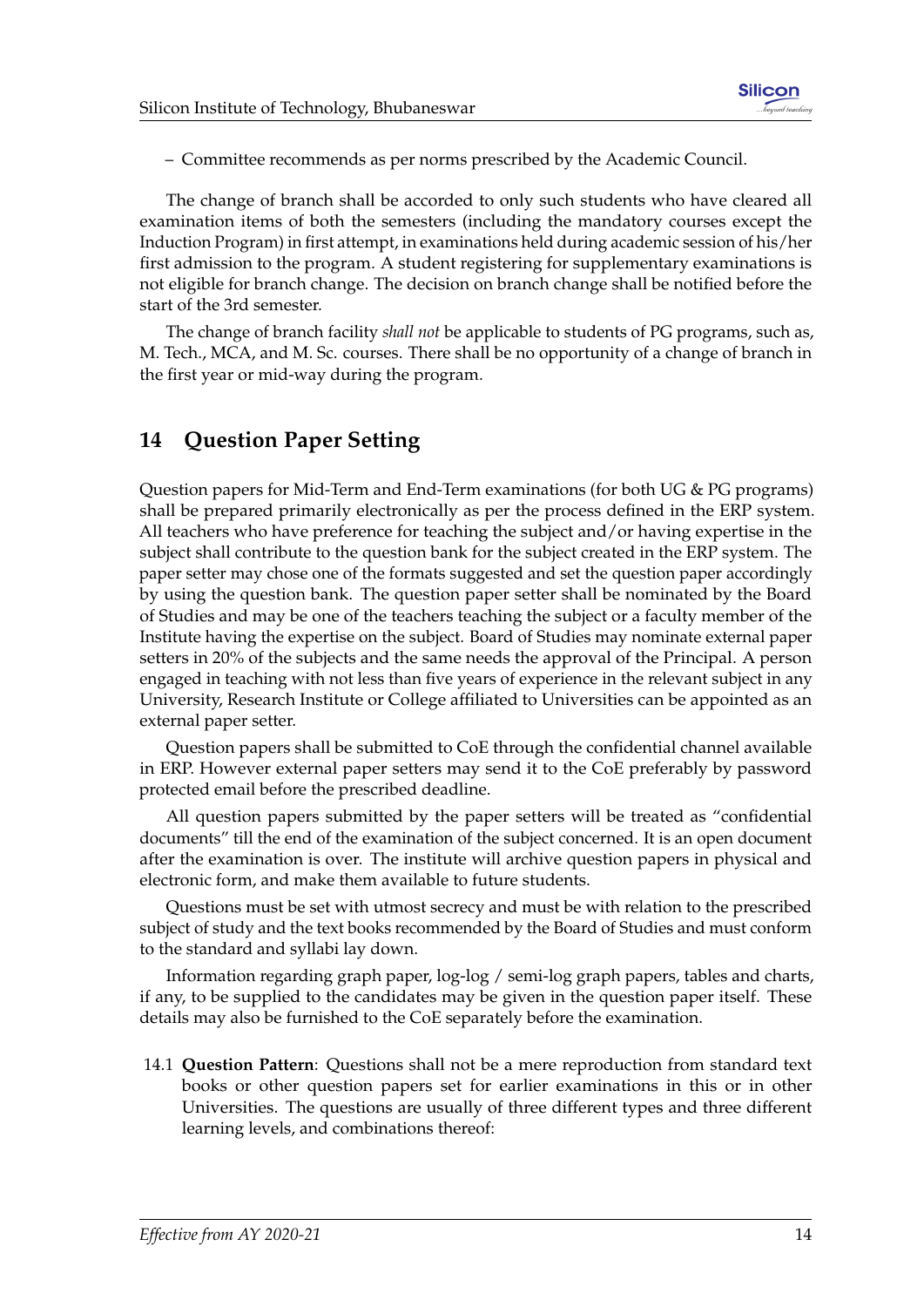- The three types are: (i) Short Answer, (ii) Medium Answer, and (iii) Long Answer, which are decided by the question setter looking at the time required to answer the questions.
- The three learning levels are: (i) Remembering & Understanding, (ii) Application & Analysis, and (iii) Evaluating & Creating, which are decided by the question setter looking at the complexity and efforts required to answer the questions.

The syllabus in each subject is usually arranged in 5 - 6 modules corresponding to each CO of the course. Questions will have different sections. In any section there will be one question from each module /CO. All questions are compulsory with some questions having choices within itself (from same module). Questions will have different weight depending on the content. There may be several bits within one question and different bits may have different marks.

All the examinations are conducted as per the academic calendar. Examination schedule for a semester is published around two to three weeks before the examination on prominent notice boards and communicated through ERP. The Mid-Term Examination of a semester carrying 25 marks in each paper is of 90 minutes duration and mostly has the questions from Mod-I and Mod-II. Questions from Mod-III (partially covered) may also be asked. Similarly the End-Term examination is of 180 minutes duration for each paper in a semester carrying 60 marks covering the entire syllabus of the subjects.

# <span id="page-18-0"></span>**15 Eligibility for Appearing in Examinations**

A student will be permitted to appear for a regular examination, only if he/she has:

- (a) Formally registered for the subjects at the beginning of the semester.
- (b) Attendance criteria as prescribed in the Academic Regulations are fulfilled and all of the Teacher's Assessment components have been duly completed.
- (c) Paid all Institute dues of the semester.
- (d) Not been debarred from appearing for the examination as a result of disciplinary proceedings or on recommendation of the Subject Teacher/ HoD/ Dean (Academics).
- (e) A student may also be debarred from appearing for the Mid-Term or End-Term Examination in the subject on the report of Subject Teacher/ HoD by the Dean (Academics), if his/her
	- Attendance at lecture/tutorial/laboratory classes in that subject has not been satisfactory during the period, and/or,
	- Performance in the assignment works in that subject during the semester has not been satisfactory.
- (f) Class tests, surprise tests, assignments, quizzes, viva-voce, laboratory assignments, etc., are the constituent components of continuous assessment process, and a student must fulfill all these requirements as prescribed by the teacher / coordination committee of the subject. If due to any compelling reason (such as participation in national / international events with due approval of the institute, his/her illness,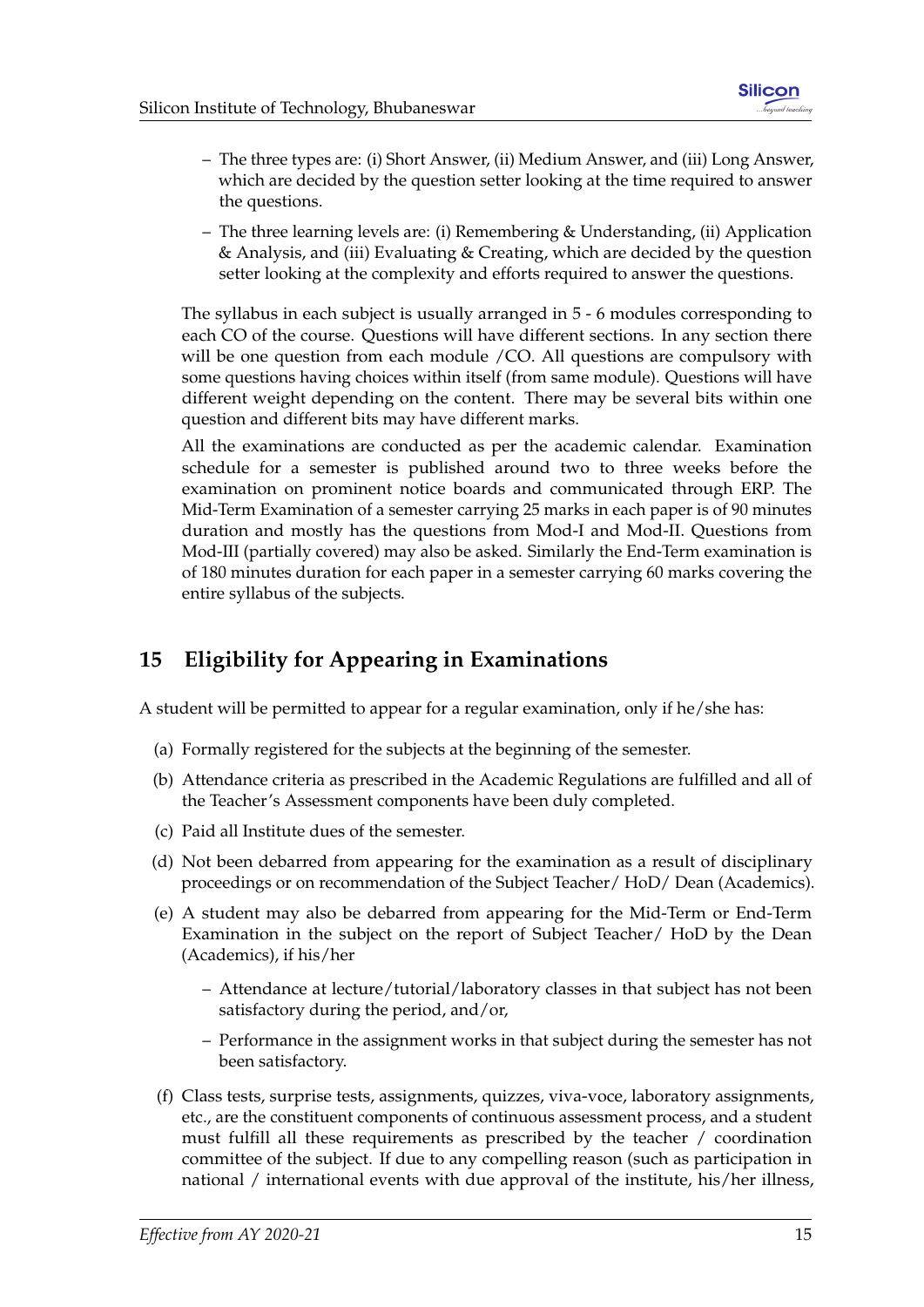calamity in the family, etc.,) a student fails to meet any of the requirements within/on the scheduled date and time, the teacher/coordination committee may take such steps (including conduction of compensatory tests/examinations) as deemed fit.

- (g) Appearing for both the Mid-Term and End-Term Examinations of theory courses is required. Normally, if a student fails to appear for the Mid-term Examination without any valid reason s/he should get zero for that component. However, if a student misses the Mid-Term Examination due to compelling reasons like participation in a national/ international event with due approval of the Institute, serious illness or a calamity in the family, s/he may appeal to the Dean (Academics) with supporting documents, through Head of the Department for permitting him/her to appear the Repeat Mid-Term Examination which will be conducted within 4 weeks but before the End-Term examination of a semester. After verification, the Dean (Academics) may permit him/her to appear the Repeat test if the student satisfies the eligibility criteria. However, the marks obtained in the Repeat Mid-Term examination shall be reduced by 20% for computation of final grade in that subject.
- (h) If a student misses the End-Term Examination due to compelling reasons like participation in a national / international event with due approval of the Institute, serious illness or a calamity in the family, he/she may appeal to the Dean (Academics), through HoD for permitting him/her to appear for the Supplementary Examination, if conducted, subject to fulfilling the attendance requirements.
- (i) A student will be given an "S" grade (Absent) till the supplementary examinations are conducted. The "S" grades will be converted to a valid grade as per the results of supplementary examinations.
- (j) In case of prolonged illness or other reasons, if a student misses both the End-Term Examination and the Supplementary examinations in any course, the student must register for the courses as a backlog paper. In that case the student shall continue to have an "S" grade till s/he clears the paper.

No claims regarding the examinations and results, such as providing photocopy of answer scripts/ assignments/ lab records etc., shall be entertained after a period of 15 (fifteen) days from the date of publication of results of an examination or 7 (seven) days of commencement of the next semester whichever is later. All answer scripts/ assignments/ lab records etc., submitted by the students shall be preserved for a period of 1 (one) year from the date of examination/ submission as the case may be, after which the institute shall have the right to destroy these permanently.

# <span id="page-19-0"></span>**16 Supplementary Examination**

The supplementary examinations will be conducted every year in the month of July and results shall be declared before the commencement of the next academic session.

– The candidates, who have completed the attendance requirements for a course, appeared in the End-Term Examination and have been awarded "F" Grade, can register for the Supplementary Examination. The weightage of Supplementary Examination will remain same as that of the regular End-Term Examination.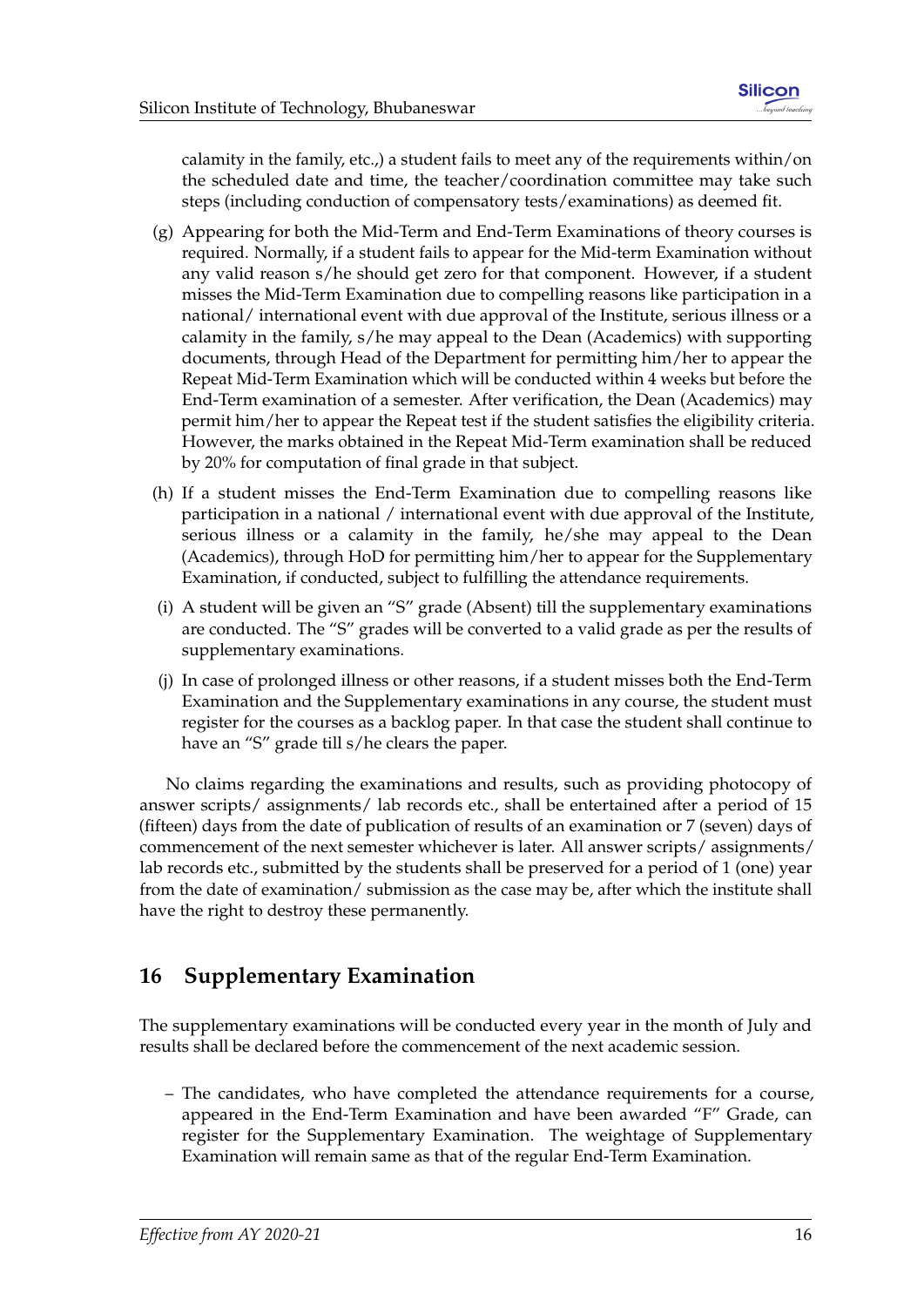- A student can register for a maximum of 06 (six) courses in which  $s$ /he was awarded "F" Grade in the End-Term Examination for appearing in supplementary examination.
- A student who could not appear for the End-Term Examination due to genuine medical reasons or other unavoidable emergencies and was awarded "S" grade, may apply to the Dean (Academics) for permission to register for the Supplementary Examination with necessary documents in support of absence. The Dean (Academics) may allow him/her to register for Supplementary Examination in some/all subjects depending on the reason and documents provided.
- Students awarded with an "X" grade (debarred) in a subject are *not permitted* to register for the Supplementary Examination for that subject.

# <span id="page-20-0"></span>**17 Conduction of Examinations**

The Controller of Examinations shall prepare the examination calendar for every academic year/ semester, well in advance, and shall publish the same in the Institute notice board/ website. The information regarding the same shall be passed to all concerned. All examinations of the year / semester shall be conducted as per the examination calendar.

The following steps to be followed for conducting an examination:

- (a) *Notification for the Examination*: The detailed program is notified at least two weeks before the commencement of examination
- (b) *Notification in the ERP*: The examination schedule is also notified in the ERP for the information of all and to prepare the sitting arrangements
- (c) *Setting of Question Papers*: Questions for the examination in different subjects of different batches/branches will be set by the question setting committee and submitted to CoE confidentially one week before the examination.
- (d) *Printing of Question Papers*: Required no of question papers (as per the registration list) to be distributed in the examination halls are printed and are sealed in proper packets containing all the details of the examination; subject, date & time of examination, number, batch and branch.
- (e) *Arrangement of Examination Materials*: Arrangement of answer scripts, additional sheets, attendance sheet and other required documents for examination is done and are stored in the strong room one day before the respective examination.
- (f) *Allotment for Invigilation Duty*: Considering the subject-wise student strength for the examination of each semester, invigilation duties are allotted on the basis of workloads collected at the beginning of the semester and intimated to all invigilators through the committee members of respective departments at least one week before the examination.
- (g) *Display of Rules & Regulations and Sitting Arrangement*: Rules and regulations of the examination are put on the notice board for information of the students. Sitting arrangement is done through ERP for the information of the students.
- (h) *Post Examination*: After the completion of examination the answer scripts are collected, counted and shall be forwarded for further processing.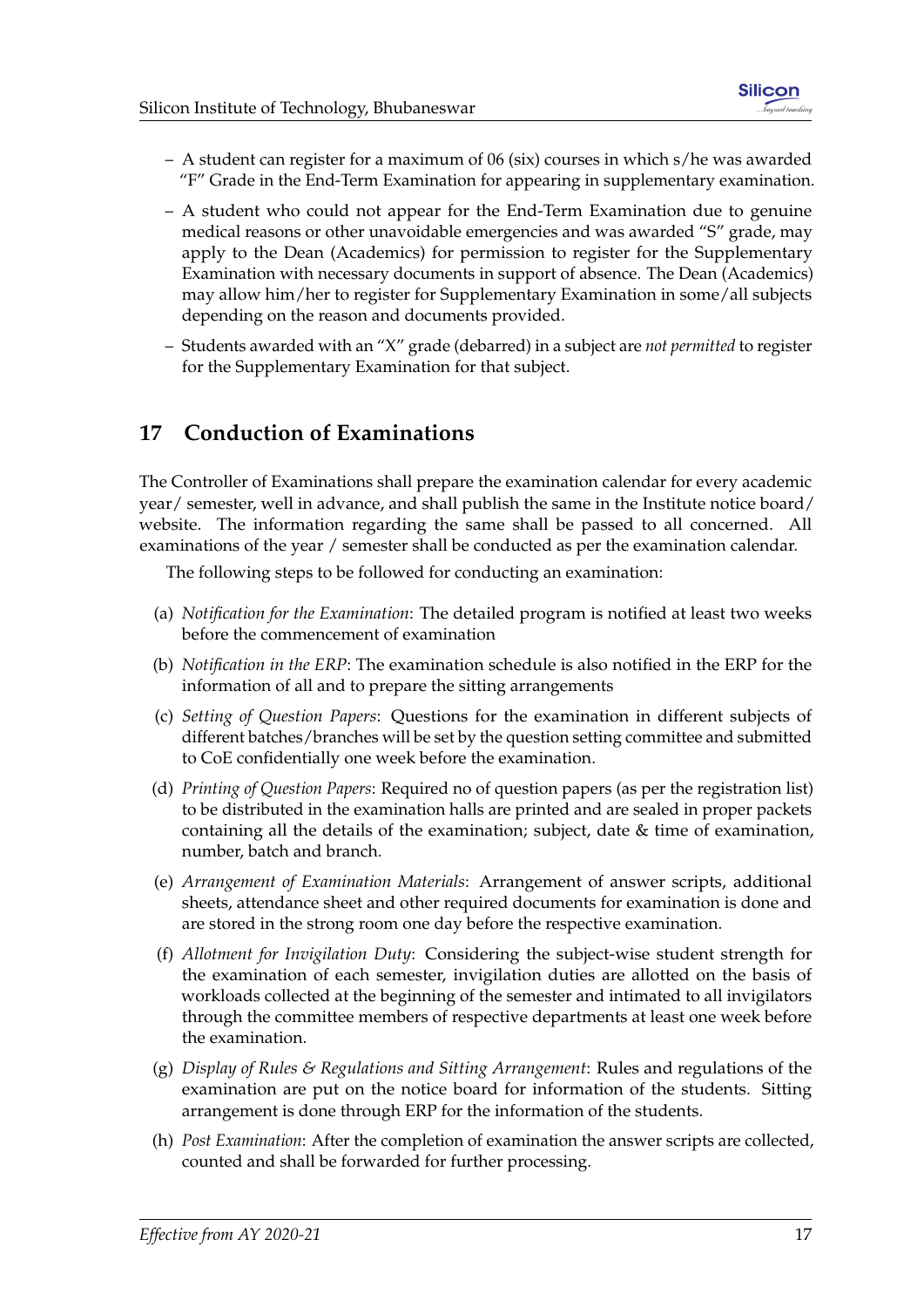# <span id="page-21-0"></span>**18 Invigilation**

The invigilators shall enter the examination hall at least 20 minutes before the start of examination. He/ She shall:

- 1. Collect the Seating Plan, Hall wise statement (attendance) and other examination stationery. Count and check the answer booklets to make sure that the admit card numbers on the booklets match with the seating plan as well as hall wise statement,
- 2. Should ensure that students do not carry any material except Admit card and ID card into the examination halls. Students without ID card and Admit card will not be allowed to enter the Examination Hall. Carrying Programmable Calculators, Cell Phones, Smart Watches, Wallets, etc., into the examination hall is strictly prohibited,
- 3. Check whether the students have occupied their seats as per the seating arrangement,
- 4. Distribute answer books to the students at least 10 minutes before the start of the examination and ask them to fill in correct details on the front page of the same,
- 5. Distribute the question papers to the students at the beginning of the examination,
- 6. Sign on the answer books of the students, after checking for correct details on it,
- 7. Take the signature of students on the attendance sheet, mark "AB" for absent students and maintain the attendance record of his/her examination hall,
- 8. Distribute the supplements, graph papers to the students as and when demanded by the students and maintain the record of supplements issued in the given proforma,
- 9. Maintain general discipline by frequently moving in the examination hall and preventing any malpractices or attempt of copying by students,
- 10. Report cases of misbehaviour, indiscipline, malpractice and copying cases of students to the CoE for further necessary action,
- 11. Remain present in the examination hall unless a reserve occupies his place on the instructions of the Examination Cell. A reserve will be sent only for attending some important work,
- 12. Advise to maintain silence in the examination hall, so as to provide conducive environment for the smooth conduct of examination,
- 13. Make sure that staff members not having examination duties do not enter into the examination halls,
- 14. Give warning to the students to tie their supplements (if any), 10 minutes before the end of examination,
- 15. Collect the answer books from the students at the end of examination and arrange them sequentially as per instructions,
- 16. Handover the answer books and filled in proforma at the examination control room.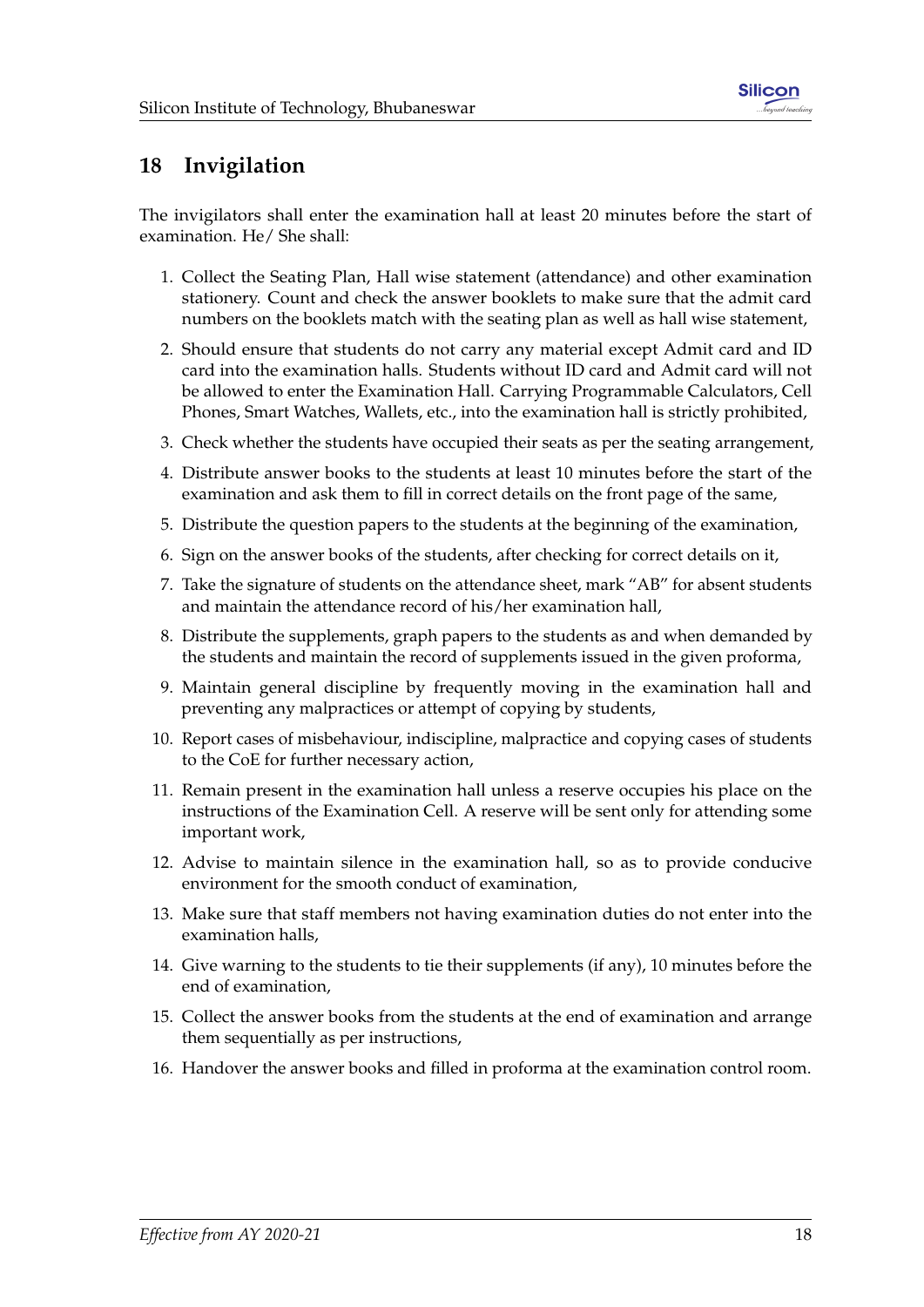

# <span id="page-22-0"></span>**19 Instructions for Appearing Examinations**

Examinations are of great importance for assessing the academic progress of the students. Silicon follows a set of strict policies to ensure time-bound and fair conduction of all examinations free of any scope for malpractice with absolute integrity. The Examination Section, headed by the Controller of Examinations (CoE), handles all works related to conduction of examinations, evaluation, and result publication, and issue of grade sheets and certificates etc.

In general, all written examinations are conducted in offline mode in the dedicated examination halls of the Institute. For fair conduction of examination, all examination halls are under electronic surveillance systems. Under special circumstances, when it is not possible for students to come to the Institute, the examinations may also be conducted online in remote proctoring mode. Students are required to equip themselves with necessary infrastructure, devices, and bandwidth to be able to appear for examinations held in online mode. The Institute reserves the right to use any online examination & proctoring platform as per suitability, and the students have to comply with the same.

#### <span id="page-22-1"></span>**19.1 Rules for Physical Examinations**

- 1. Schedule for an examination is published by the CoE about 1-2 weeks before the first date of examination. The schedule is published in all notice boards of the Institute as well as uploaded in the ERP for information to students.
- 2. Seating arrangement, such as Hall Number and Seat Number are notified through the ERP.
- 3. Students must enter the examination hall by the time as notified in the schedule. The gates shall be closed at the end of specified time and latecomers shall not be permitted to enter.
- 4. Students must bring their Identity Card and Admit Card during each day of the examination. Candidates without the admit card issued for the subject are not allowed to appear the examination.
- 5. In case of loss of Admit Card, a duplicate Admit Card will be issued by the examination section with approval of the CoE on payment of specified administrative fee.
- 6. Bags, purses, books, notes, or any other material must be kept outside the examination hall in the designated racks. The Institute bears no responsibility for the safety of any items or valuables left outside the examination halls.
- 7. Only the materials required for writing the examination (such as pens, pencil, eraser, scale, calculator etc.) are allowed. Students must carry their own materials for writing the examination. Borrowing from other candidates is not permitted.
- 8. The ID Card and Admit Card must be presented to the Invigilator(s) on duty while entering into the examination hall. The invigilators shall check each student before allowing them into the examination hall, and are empowered to ask the student to leave/remove the same and then enter the examination hall or seize anything that is not permitted.
- 9. Possession of mobile phones and any other electronic gadgets (except calculator wherever permitted) in the examination hall is strictly prohibited; otherwise it shall lead to booking the student under malpractice (MP) case.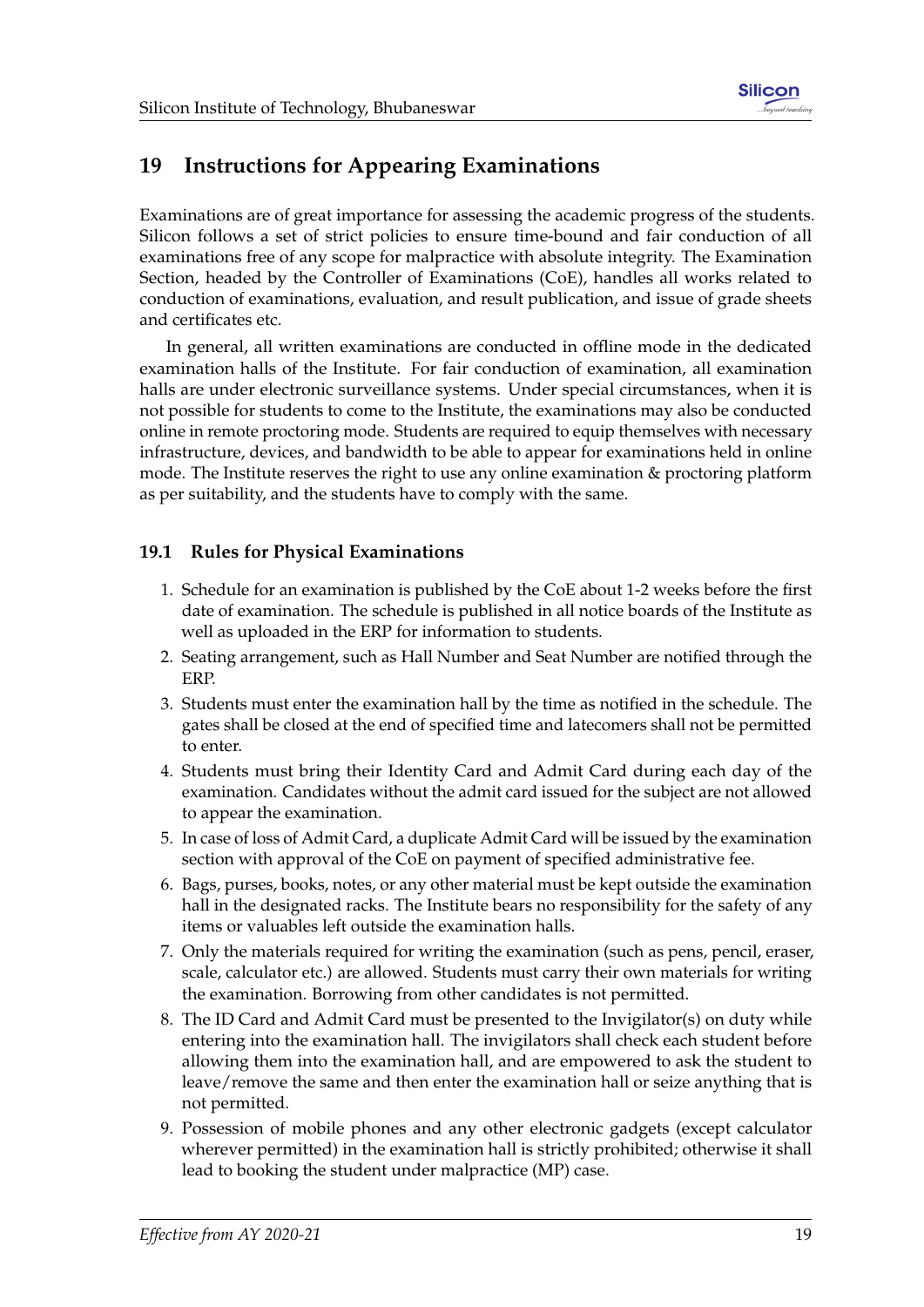- 10. Each candidate is provided with a pre-printed bar coded answer booklet. The cover page of the answer booklet shall contain printed information such as name, SIC No, Regd. No, Subject Name, Subject Code, Semester and Date of Examination, instructions, etc. The candidates must verify their particulars printed on the booklet before signing in the appropriate box.
- 11. The answer booklet shall be of fixed number of pages. All answers must be written within the given pages of the booklet. Use of additional pages is not allowed nor will be supplied.
- 12. Question papers shall be distributed at the start time of the examination. Candidates should verify that they are provided with the right question paper for the subject. In case of inappropriate or illegible question paper, it should be reported to the invigilators immediately. No discussion or query related to the questions among the candidates shall be permitted inside the examination hall.
- 13. Candidates can leave the hall only after the completion of the first hour for temporary reasons such as drinking water and visit the washroom. A student can leave the hall permanently after completion of two hours, but have to leave the question paper on the desk, which can be collected from the examination section afterwards. A student can take the question paper if s/he leaves the hall permanently if less than 30 minutes is left for the end of the examination.
- 14. Strict disciplinary action shall be taken against any student violating the examination rules & regulations or if found adopting unfair means inside the examination halls/ premises.

#### <span id="page-23-0"></span>**19.2 Rules for Online Examinations**

- 1. Online examinations are generally held in a 2-Device Remote Proctoring mode. Every student must have two devices as per the specified requirements. Compatibility of the devices with the online examination platform is the responsibility of the student.
- 2. Device-1 shall be a smart phone with good quality front camera and internet connectivity of adequate bandwidth. Device-2 can be a smart phone or laptop or desktop with internet connectivity.
- 3. Device-1 is used for remote proctoring and must have the examination app installed. The specified online meeting platform (such as Zoom) is also required to be installed. Both should be of up-to-date versions.
- 4. Device-2 is used to access the question paper only and needs a browser like Chrome. The browser should be updated to the latest version. Opening additional tabs on the browser or any other application/file on Device-2 is strictly prohibited.
- 5. The schedule for online examination published by the CoE shall contain information and instructions regarding the login & set-up time, question activation time, writing duration, and scanning time etc. Step- by-step instructions shall also be provided through the ERP.
- 6. Students must sit at a desk in a well-lighted room in proper dress. No one else other than the student should be present in the room. Books, notes, or any other material should not be there on or nearby the desk. The Identity card, writing materials, and calculator (if required) may be kept on the desk and shown to the proctors when instructed by holding them in front of the camera of Device-1.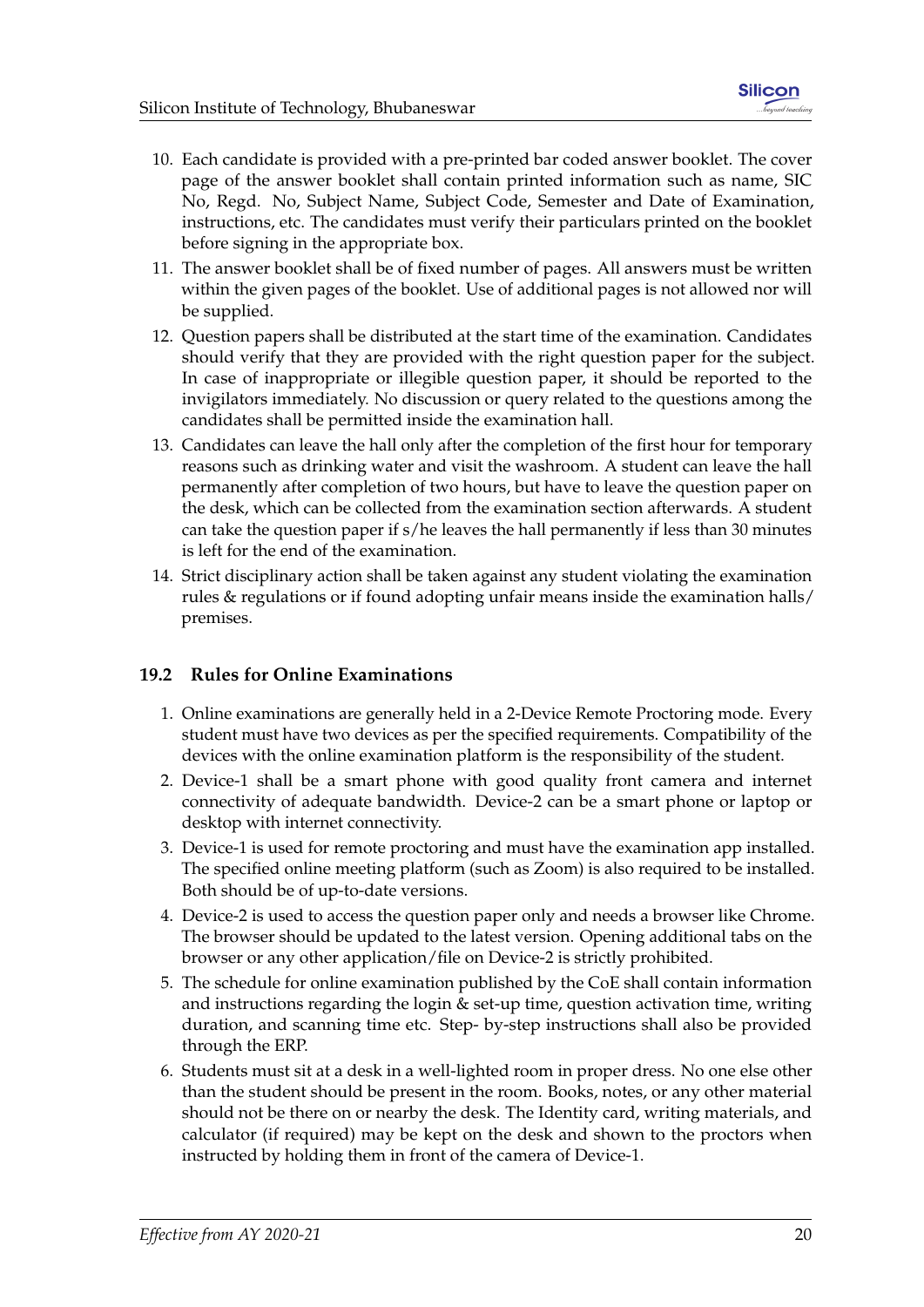- 7. Students have to login on both devices with their username and password strictly as per the step-by-step instructions given by the examination section. Face-recognition and/or other digital methods shall be used to identify the student.
- 8. The Device-1 (remote proctoring device) should be kept about 3-4 feet away to the south-east of the sitting position in such a place that the upper part of the body including both hands, table top, writing papers, and the screen of Device-2 etc., are clearly visible in the video. The proctors shall guide the student to properly position their devices during the set-up time of the examination. Disobeying the instructions given by the proctors shall be treated as indiscipline and the student may be debarred from the examination.
- 9. The candidate's audio should be kept muted but the video should be continuously streaming. If the system detects disruption of the video stream stops for more than 15 seconds, it will automatically record a malpractice event.
- 10. Video recording of the entire examination shall also be done and submitted to the CoE at the end of the examination. The assigned proctors shall keep noting down any suspicious activity of the students in the virtual examination room and submit the report to the CoE.
- 11. Any white/ruled paper of approximately A4 size can be used to write the answers. Each page should be clearly numbered on the top-right corner. The candidate MUST NOT write his/her name, SIC number, Roll Number, Branch/Section, or any other details on the answer script. If any identification is found on an answer script, it will be rejected outright and an "F" grade shall be awarded in that subject.
- 12. The Question paper shall be served on Device-2 at the specified time. Once the question paper is displayed on the screen, students can start writing on their answer papers. A deep coloured pen (such as black) should be used. Diagrams if any should be drawn with dark pencils.
- 13. If a student wants to temporarily leave the desk for drinking water or visiting the washroom etc., s/he has to take permission from the proctors before leaving the desk. Maximum 5 minutes of absence from the desk is allowed.
- 14. After the writing time is over, students have to scan the answer pages in order of their page numbers using the examination app's scanning feature. The device should be properly held vertically above the page at appropriate distance so that only the page area should be scanned. There should be a lot of border around the scanned page. After completion of scanning, the pages should be uploaded through the examination app only.
- 15. The CoE may provide an alternate URL or Google Form to upload the answer script in PDF format. In case of any issues during uploading through the examination app, students may upload the PDF of their answer pages in the given URL within the specified time only.
- 16. It is the responsibility of the student to ensure that the scan of the answer script is in proper order of pages, sharply focused, and clearly readable. If the uploaded script is found out of order, out of focus, unclear, cropped, or the page area is too small due to lot of extra border around, then it shall not be evaluated. Consequently, the student will be awarded an "F" grade in that subject.
- 17. In case a student fails to upload the answer script through the examination app or the alternate URL/Google Form, then it will be assumed that the student is absent in the examination and an "S" grade (absent) shall be awarded in that subject.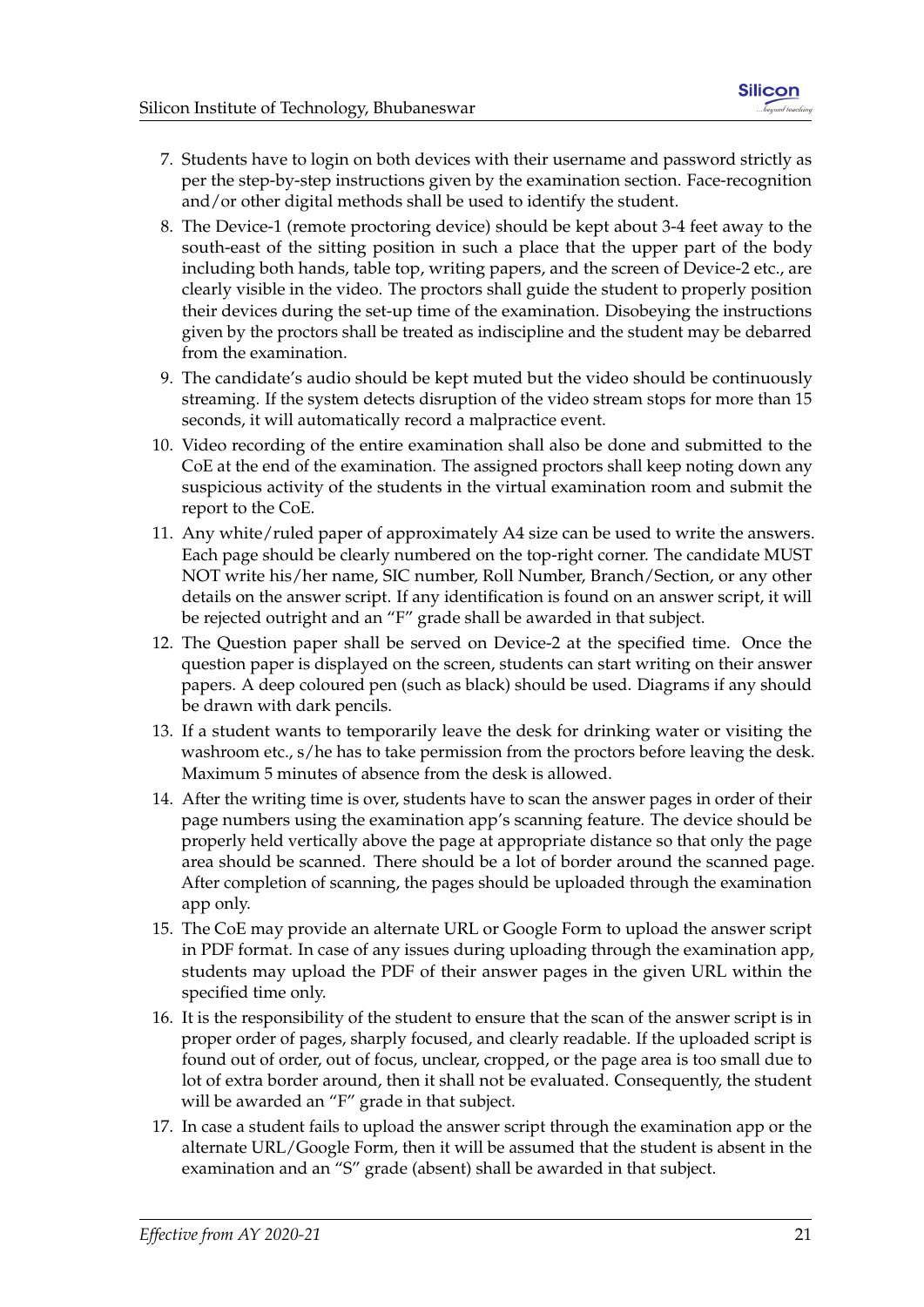Possession of any prohibited item(s)/ gadget(s)/ additional mobiles or devices during an examination or communicating with other examinees shall be booked as malpractice and the answer script shall be rejected. The CoE reserves the right to reject any answer script, whether uploaded through the app or otherwise, without assigning any reason thereof.

# <span id="page-25-0"></span>**20 Evaluation of Answer Scripts**

After the completion of examination (Mid-Term or End-Term) for a subject the answer scripts shall be scanned and uploaded with necessary processing to be available to the appointed examiners. Examiners are appointed by CoE as per the recommendations of the Board of Studies.

There will be arrangements with appropriate restrictions made inside the Institute to evaluate the answer scripts electronically. However facilities may be provided to an examiner for electronic evaluation from home if required. The following cares are to be taken for the evaluation of answer scripts:

- The scanning and coding of answer scripts are to be done with no error and with utmost confidentiality.
- Proper secrecy must be maintained by providing password to examiners for the right subjects.
- Provisions must be there in the e-evaluation process to record all remarks of the examiners in the answer scripts which will be useful during re-evaluation.
- There must be electronic checks & balances to avoid any error or missing any page or answers during evaluation.
- The answer scripts for a subject must be available for evaluation within two days of the completion of the examination of that subject.
- The evaluation of answer scripts must be completed within one or two weeks of availability.
- The CoE may give additional time to an examiner depending on number of answer scripts to be evaluated.

# <span id="page-25-1"></span>**21 Declaration of Results**

Results will usually be declared within three to four weeks from the date of the last examination. After the completion of evaluation of the answer scripts of End-Term examination a Conducting Board, consisting of Dean (Academics) as the Chairperson, CoE as the convener, all Academic HODs and FIC ERP Academics as members, shall make an pre-analysis of the results by looking at the report marks for all components and submit a summary report to Principal. With the approval of the Principal, CoE office will announce the results. Students will be able to see their results in their ERP page.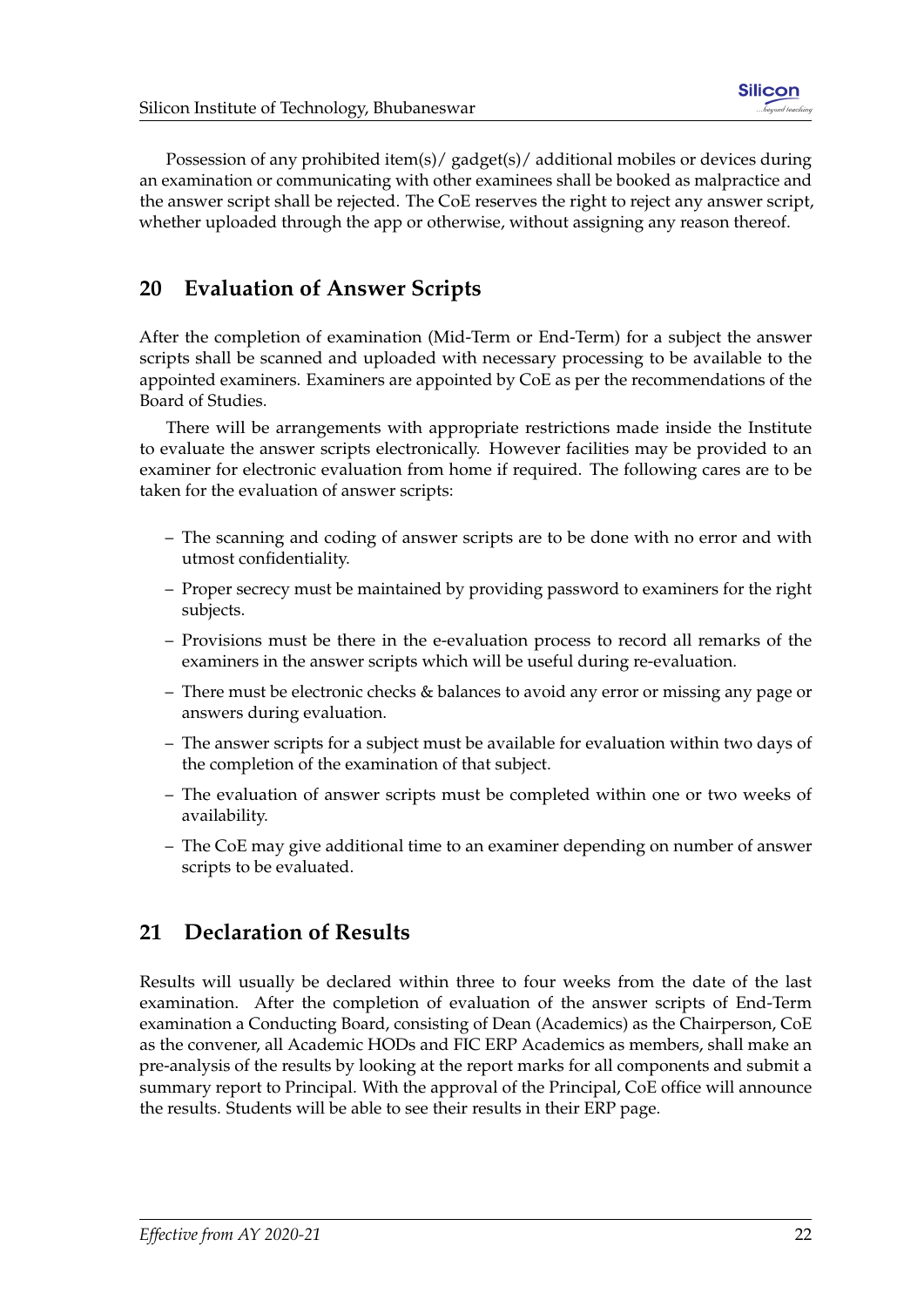### <span id="page-26-0"></span>**22 Post Processing of Results**

If a student is dissatisfied with his/her marks in Mid-Term or End-Term examination, he/she may apply to Controller of Examinations in a prescribed format for re-evaluation. This has to be done within two weeks of declaration of Marks/Results. The Controller of Examinations shall initiate a re-evaluation of the script with some selected faculty member and may update the marks/results accordingly. If no complaint is filed within the time limit the student is deemed to have accepted the results and no further change is permitted.

After the deadline of application for re-evaluation the grade sheets for the students who clear all the subjects of the semester / year shall be printed and shall be distributed. In case of final year students the provisional certificates shall be printed and distributed accordingly.

Students may apply to the CoE for any corrections needed in their grade sheets or certificates using prescribed format and examination cell will do the necessary correction and provide the corrected documents accordingly.

In case of loss of grade sheets or certificates students may apply for duplicate grade sheet or certificate using the prescribed format along with the administrative fee and a copy of FIR of the loss of document. A duplicate document will be printed by the examination cell and issued to the student accordingly.

Students needing transcripts of the grade sheets shall apply for the same using the prescribed format along with the administrative fee. Examination cell will print the transcripts accordingly and provide the same to the students concern.

### <span id="page-26-1"></span>**23 Procedure pertaining to Re-evaluation**

- (a) Re-evaluation of answer scripts is applicable for Mid-Term & End-Term examinations and of theory papers only.
- (b) Applying for re-evaluation of answer scripts shall *not* be available for Repeat Mid-Term or Supplementary Examinations.
- (c) Notification for re-evaluation will be notified by Examination Cell on the day of uploading of marks or declaration of results.
- (d) For re-evaluation, prescribed application with fee by the candidate through ERP is mandatory.
- (e) No application for re-evaluation after the last date shall be entertained.
- (f) Separate faculty may be identified by the CoE for Revaluation.
- (g) In the re-evaluation, if the variation in the marks is within 5 (five) marks in Mid-Term and 12 (twelve) marks in End-Term, then the better of the two shall be taken.
- (h) If the variation is more than 5 (five) marks in Mid-Term and 12 (twelve) marks in End-Term, then it will be sent for re-evaluation to a third examiner. In this case, the marks awarded by the third examiner shall be final.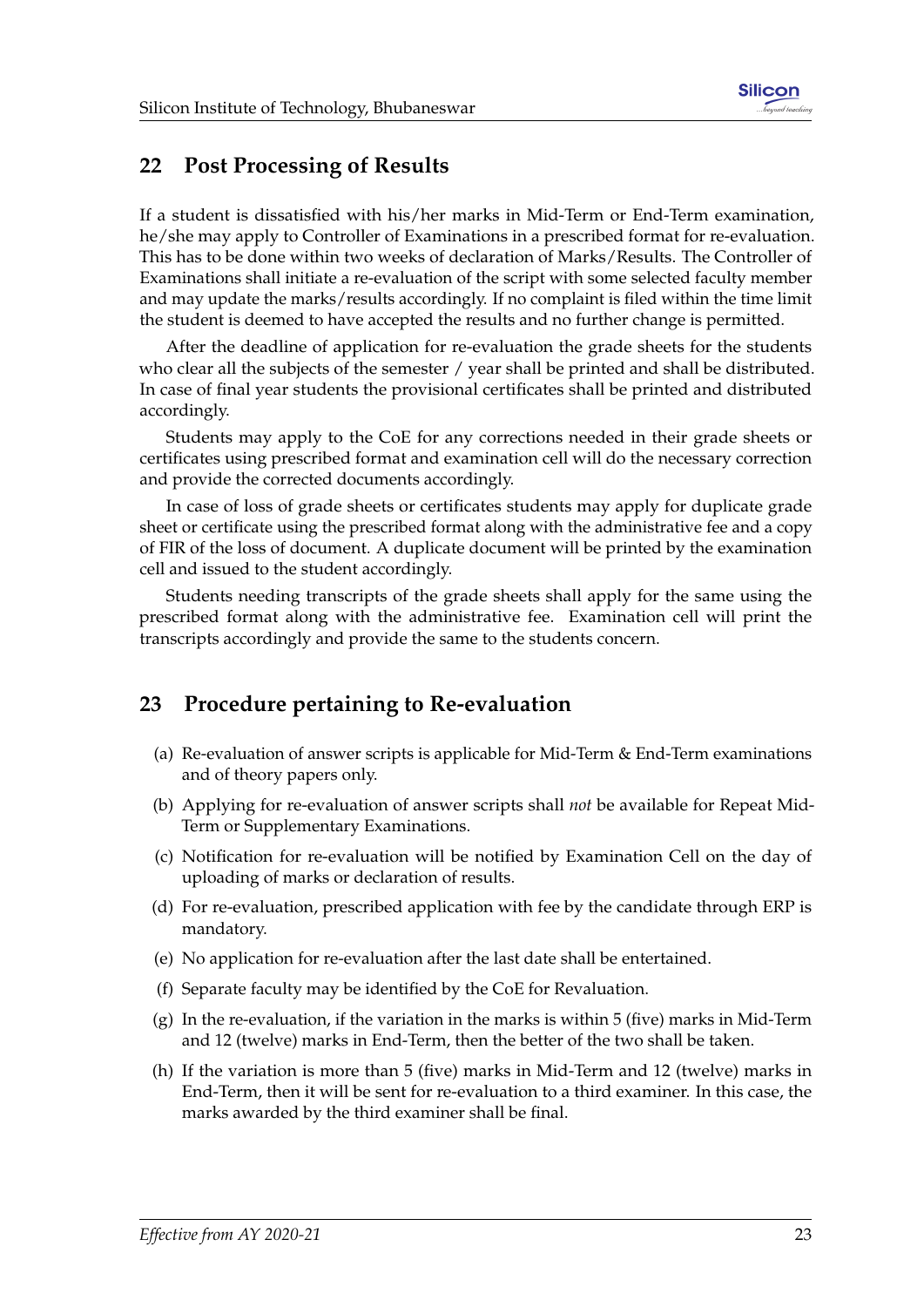

# <span id="page-27-0"></span>**24 Revision of Regulations & Processes**

The Institute may from time-to-time revise, amend and change the regulations and/or processes, if found necessary. Any such change shall be communicated through circulars from the Principal's Office through Controller of Examinations or Dean (Academics).

# <span id="page-27-1"></span>**25 Interpretation**

In case conflicting arguments arise due to the interpretation of statements contained in the document, the appropriate authorities including, but not limited to, the Dean (Academics), Controller of Examinations, Principal and Director will address such issues on a case-by-case basis. If required the same may be referred to the Academic Council for necessary review.